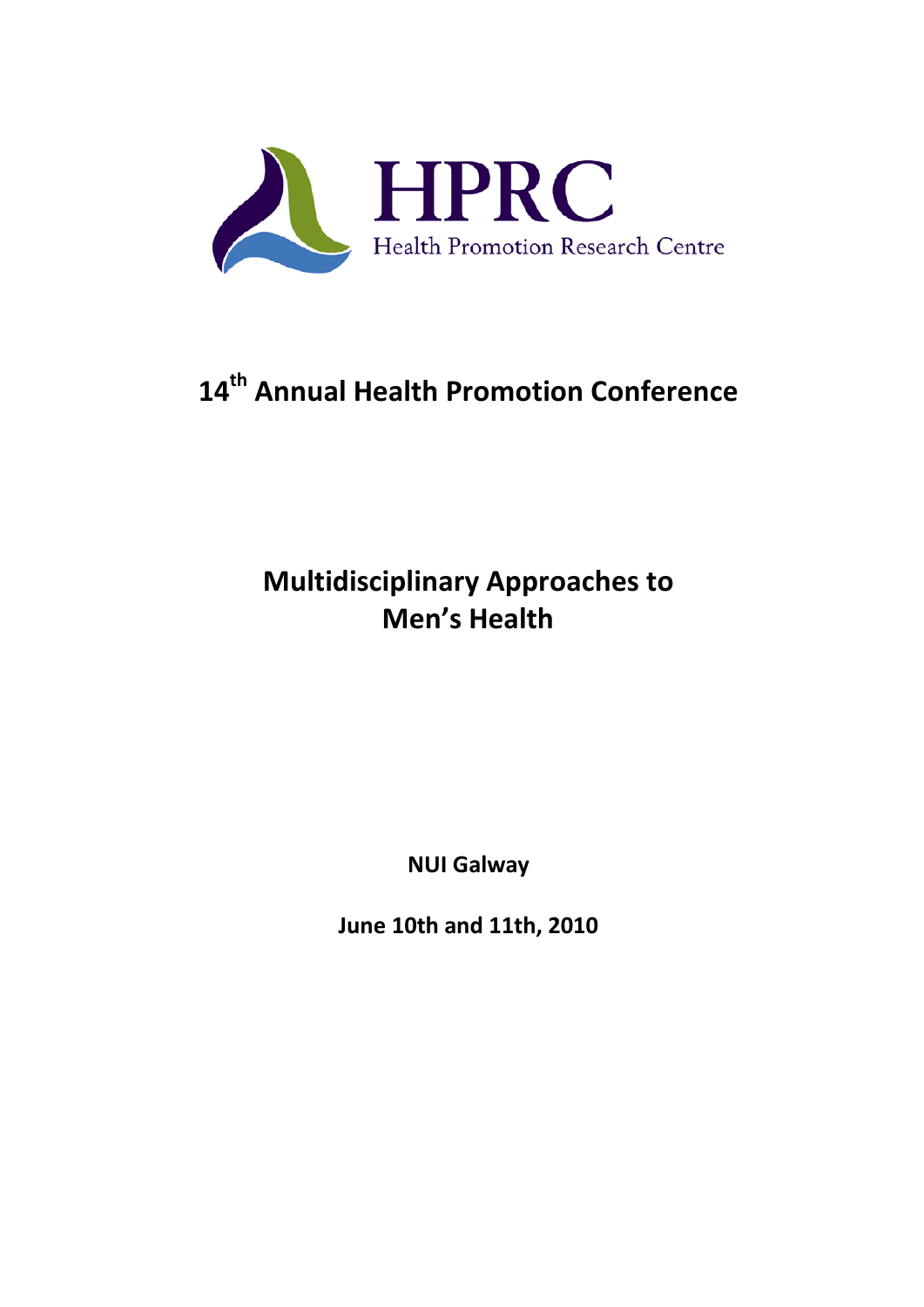





#### Conference Steering Committee:

| Mr. Robbie Breen         | Assistant Principal Officer, Health Promotion Policy Unit, Department of Health |
|--------------------------|---------------------------------------------------------------------------------|
|                          | and Children                                                                    |
| Ms. Biddy O'Neill        | Health Promotion Manager- National Programmes, Health Service Executive         |
| Dr. Paula Carroll        | Men's Health Research, Health Promotion Department, Health Service Executive    |
|                          | South.                                                                          |
| Dr. Noel Richardson      | Director, Centre for Men's Health, Institute of Technology Carlow               |
| Mr. Owen Metcalfe        | Associate Director, Institute of Public of Health in Ireland                    |
| Dr. Jacky Jones          | <b>Functional Manager for Health Promotion, Health Service Executive West</b>   |
| Dr. Saoirse Nic Gabhainn | Health Promotion Research Centre, NUI Galway                                    |
| Dr. Margaret Hodgins     | Health Promotion Research Centre, NUI Galway                                    |
| Dr. Claire Connolly      | Health Promotion Research Centre, NUI Galway                                    |
| Dr. Martin Power         | Health Promotion Research Centre, NUI Galway                                    |
|                          |                                                                                 |

Conference Secretariat:

| Dr. Vivienne Batt      | Health Promotion Research Centre, NUI Galway |
|------------------------|----------------------------------------------|
| Ms. Christina Costello | Health Promotion Research Centre, NUI Galway |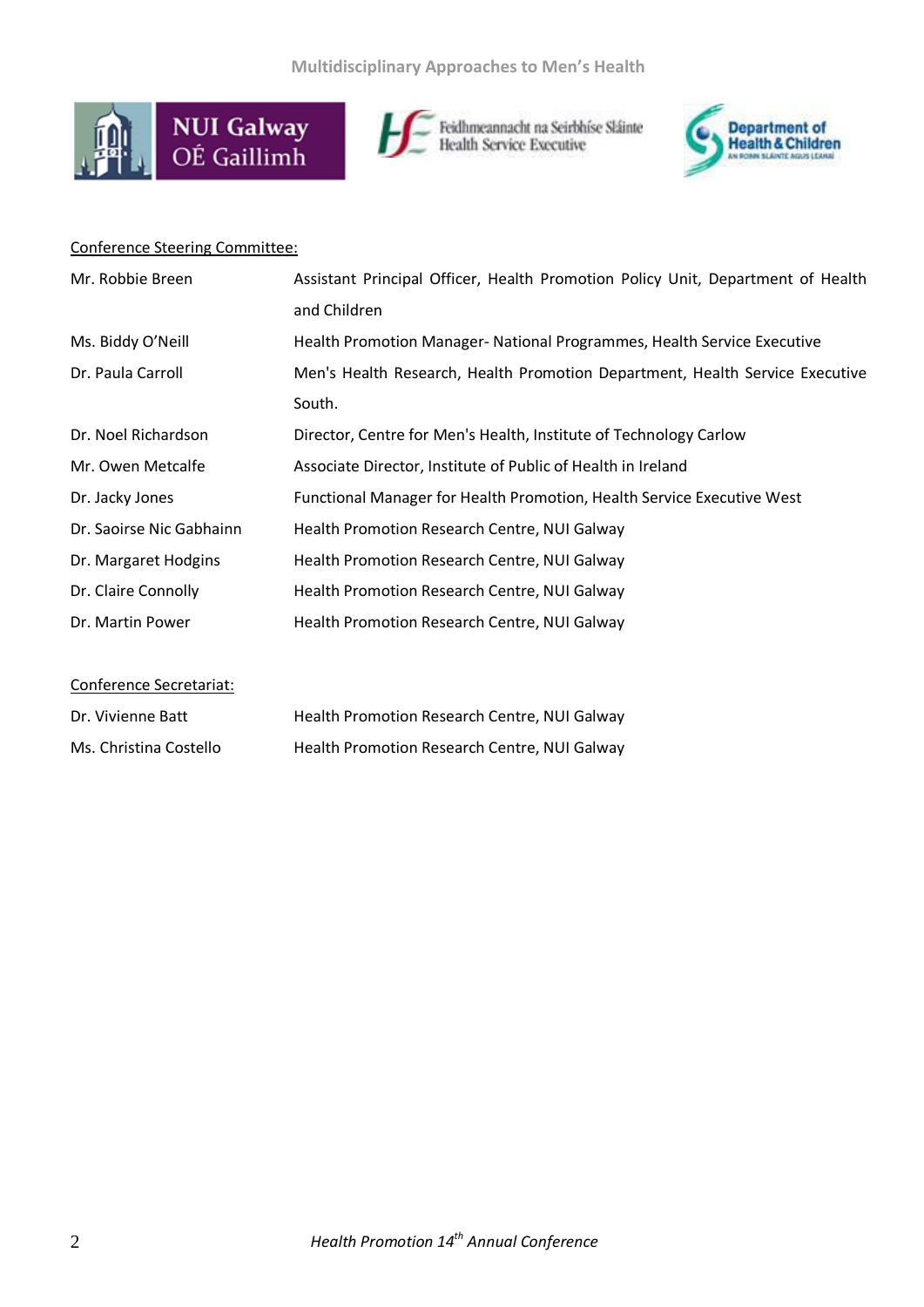### **CONFERENCE PROGRAMME**

# **Multidisciplinary Approaches to Men's Health**

**Health Promotion Research Centre Annual Conference**  $10^{th}$  and  $11^{th}$  June, 2010

| <b>Conference Registration</b><br>10.30am<br>Welcome by Professor Gerard Loftus, College of Medicine, Nursing & Health Sciences, NUI Galway.<br>11am<br>Venue: D'arcy Thompson Lecture Theatre<br>Working towards common goals & shared strategies for men's health in the 21 <sup>st</sup> Century<br>11.15am<br>Prof. Alan White, Centre for Men's Health, Leeds Metropolitan University<br>Men's health in Ireland - key milestones to date, key challenges ahead<br>Dr. Noel Richardson, Centre for Men's Health, Institute of Technology Carlow<br>Venue: D'arcy Thompson Lecture Theatre<br>Chair: Dr. Saoirse Nic Gabhainn, NUI Galway.<br>Panel Discussion / Open Forum<br>12.15pm<br>Venue: D'arcy Thompson Lecture Theatre<br>Chair: Dr. Saoirse Nic Gabhainn, NUI Galway.<br>Lunch<br>12.45pm<br>"A Sea Change" The Australian Male Health Policy, from pathologies to salutogenesis<br>1.45pm<br>*Prof. John MacDonald, Foundation Chair in Primary Health Care & Director, Men's Health<br>Information and Resource Centre, University of Western Sydney Richmond.<br>Successful examples for working with men in primary care<br>2.30pm<br>Dr. Mark Rowe, GP, Rowe Creavin Medical Practice<br>Venue: D'arcy Thompson Lecture Theatre<br>Chair: Ms. Biddy O'Neill, Health Service Executive<br>Parallel Workshops (coffee available to go)<br>3.15pm<br>Engaging men in health services (Venue: AC213)<br>Mr. Lorcan Brennan, Men's Health Coordinator, Men's Development Network, Waterford<br>& Mr. Barry Lambe, Lecturer, Department of Health, Sport & Exercise Science School of<br>Health Science Waterford Institute of Technology<br>Engaging men in the community (Venue: AC214)<br>$\bullet$<br>Mr Liam Bolger, Men's Development Coordinator, Men's Development Network,<br>Waterford & Mr. Donal Grehan, Galway Men's Group<br>Men's health, women's work (Venue: AC215)<br>$\bullet$<br>Ms. Biddy O'Neill, Functional Manager Health Promotion Programmes, HSE & | Thursday June 10 <sup>th</sup> : |  | <b>Conference - Day 1</b> |
|---------------------------------------------------------------------------------------------------------------------------------------------------------------------------------------------------------------------------------------------------------------------------------------------------------------------------------------------------------------------------------------------------------------------------------------------------------------------------------------------------------------------------------------------------------------------------------------------------------------------------------------------------------------------------------------------------------------------------------------------------------------------------------------------------------------------------------------------------------------------------------------------------------------------------------------------------------------------------------------------------------------------------------------------------------------------------------------------------------------------------------------------------------------------------------------------------------------------------------------------------------------------------------------------------------------------------------------------------------------------------------------------------------------------------------------------------------------------------------------------------------------------------------------------------------------------------------------------------------------------------------------------------------------------------------------------------------------------------------------------------------------------------------------------------------------------------------------------------------------------------------------------------------------------------------------------------------------------------------------------|----------------------------------|--|---------------------------|
|                                                                                                                                                                                                                                                                                                                                                                                                                                                                                                                                                                                                                                                                                                                                                                                                                                                                                                                                                                                                                                                                                                                                                                                                                                                                                                                                                                                                                                                                                                                                                                                                                                                                                                                                                                                                                                                                                                                                                                                             |                                  |  |                           |
|                                                                                                                                                                                                                                                                                                                                                                                                                                                                                                                                                                                                                                                                                                                                                                                                                                                                                                                                                                                                                                                                                                                                                                                                                                                                                                                                                                                                                                                                                                                                                                                                                                                                                                                                                                                                                                                                                                                                                                                             |                                  |  |                           |
|                                                                                                                                                                                                                                                                                                                                                                                                                                                                                                                                                                                                                                                                                                                                                                                                                                                                                                                                                                                                                                                                                                                                                                                                                                                                                                                                                                                                                                                                                                                                                                                                                                                                                                                                                                                                                                                                                                                                                                                             |                                  |  |                           |
|                                                                                                                                                                                                                                                                                                                                                                                                                                                                                                                                                                                                                                                                                                                                                                                                                                                                                                                                                                                                                                                                                                                                                                                                                                                                                                                                                                                                                                                                                                                                                                                                                                                                                                                                                                                                                                                                                                                                                                                             |                                  |  |                           |
|                                                                                                                                                                                                                                                                                                                                                                                                                                                                                                                                                                                                                                                                                                                                                                                                                                                                                                                                                                                                                                                                                                                                                                                                                                                                                                                                                                                                                                                                                                                                                                                                                                                                                                                                                                                                                                                                                                                                                                                             |                                  |  |                           |
|                                                                                                                                                                                                                                                                                                                                                                                                                                                                                                                                                                                                                                                                                                                                                                                                                                                                                                                                                                                                                                                                                                                                                                                                                                                                                                                                                                                                                                                                                                                                                                                                                                                                                                                                                                                                                                                                                                                                                                                             |                                  |  |                           |
|                                                                                                                                                                                                                                                                                                                                                                                                                                                                                                                                                                                                                                                                                                                                                                                                                                                                                                                                                                                                                                                                                                                                                                                                                                                                                                                                                                                                                                                                                                                                                                                                                                                                                                                                                                                                                                                                                                                                                                                             |                                  |  |                           |
|                                                                                                                                                                                                                                                                                                                                                                                                                                                                                                                                                                                                                                                                                                                                                                                                                                                                                                                                                                                                                                                                                                                                                                                                                                                                                                                                                                                                                                                                                                                                                                                                                                                                                                                                                                                                                                                                                                                                                                                             |                                  |  |                           |
| Mr. Owen Metcalfe, Associate Director, Institute of Public Health in Ireland                                                                                                                                                                                                                                                                                                                                                                                                                                                                                                                                                                                                                                                                                                                                                                                                                                                                                                                                                                                                                                                                                                                                                                                                                                                                                                                                                                                                                                                                                                                                                                                                                                                                                                                                                                                                                                                                                                                |                                  |  |                           |

4:45pm Wine & Canape reception and exhibition of art work by Men's Development Network.

*Health Promotion 14th Annual Conference* 3 **\*** *This speaker is sponsored by NUI Galway's Millennium Fund*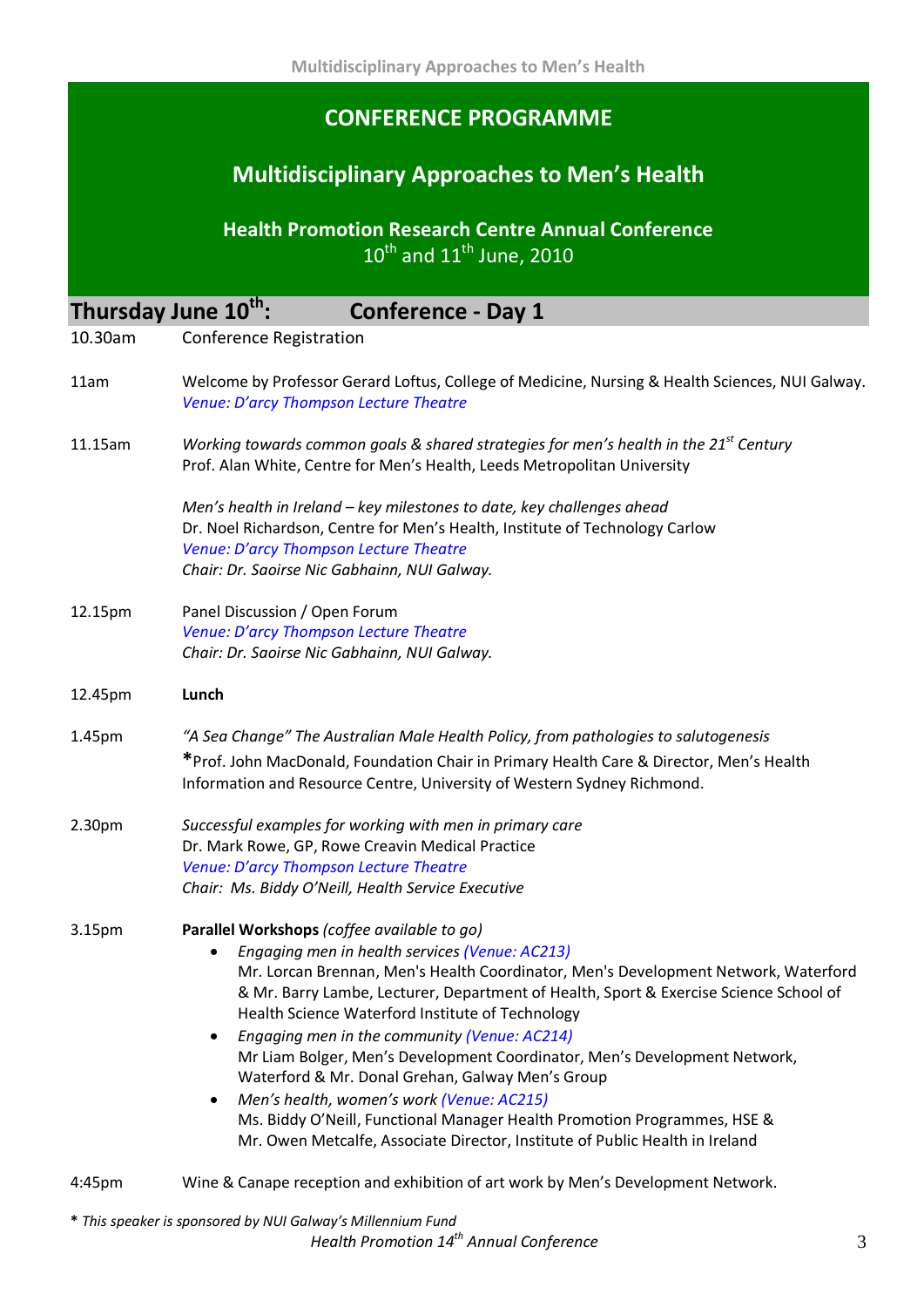| Friday June 11 <sup>th</sup> | <b>Conference Day 2</b>                                                                                                                                                                                                                                                                                                                                                                          |
|------------------------------|--------------------------------------------------------------------------------------------------------------------------------------------------------------------------------------------------------------------------------------------------------------------------------------------------------------------------------------------------------------------------------------------------|
| 9.15am                       | Feedback from parallel workshops<br>Venue: D'arcy Thompson Lecture Theatre                                                                                                                                                                                                                                                                                                                       |
| 9.30am                       | How to successfully engage men on health matters<br>Dr. Muiris Houston, Medical Journalist & Health Analyst<br>Venue: D'arcy Thompson Lecture Theatre<br>Chair: Dr. Noel Richardson, Institute of Technology Carlow                                                                                                                                                                              |
| 10.00am                      | Examples of good practice in promoting men's health (15 mins each)<br>Farmers' have hearts - Mr. Paul Gillen<br>$\bullet$<br>Carlow Men's Health Project - Dr. Paula Carroll<br>$\bullet$<br>SpunOut.ie - Mr. Ruiari McKiernan<br>$\bullet$<br>Traveller Men - Ms. Loretta Holleran<br>Venue: D'arcy Thompson Lecture Theatre<br>Chair: Mr. Owen Metcalfe, Institute of Public Health in Ireland |
| 11.00am                      | <b>Coffee</b>                                                                                                                                                                                                                                                                                                                                                                                    |
| 11.15am                      | <b>Oral Presentations (Parallel)</b><br>Chairs: Mr. Colin Fowler, Men's Health Forum in Ireland (Venue: AC213)<br>Dr. Martin Power, NUI Galway (Venue: AC214)<br>Dr. Claire Connolly, NUI Galway (Venue: AC215)                                                                                                                                                                                  |
| 12.45pm                      | Closing remarks, Minister Mary Harney<br>Conference Reflections, Professor John MacDonald<br>Venue: D'arcy Thompson Lecture Theatre<br>Chair: Dr. Saoirse Nic Gabhainn, NUI Galway.                                                                                                                                                                                                              |
| 1.15pm                       | Lunch                                                                                                                                                                                                                                                                                                                                                                                            |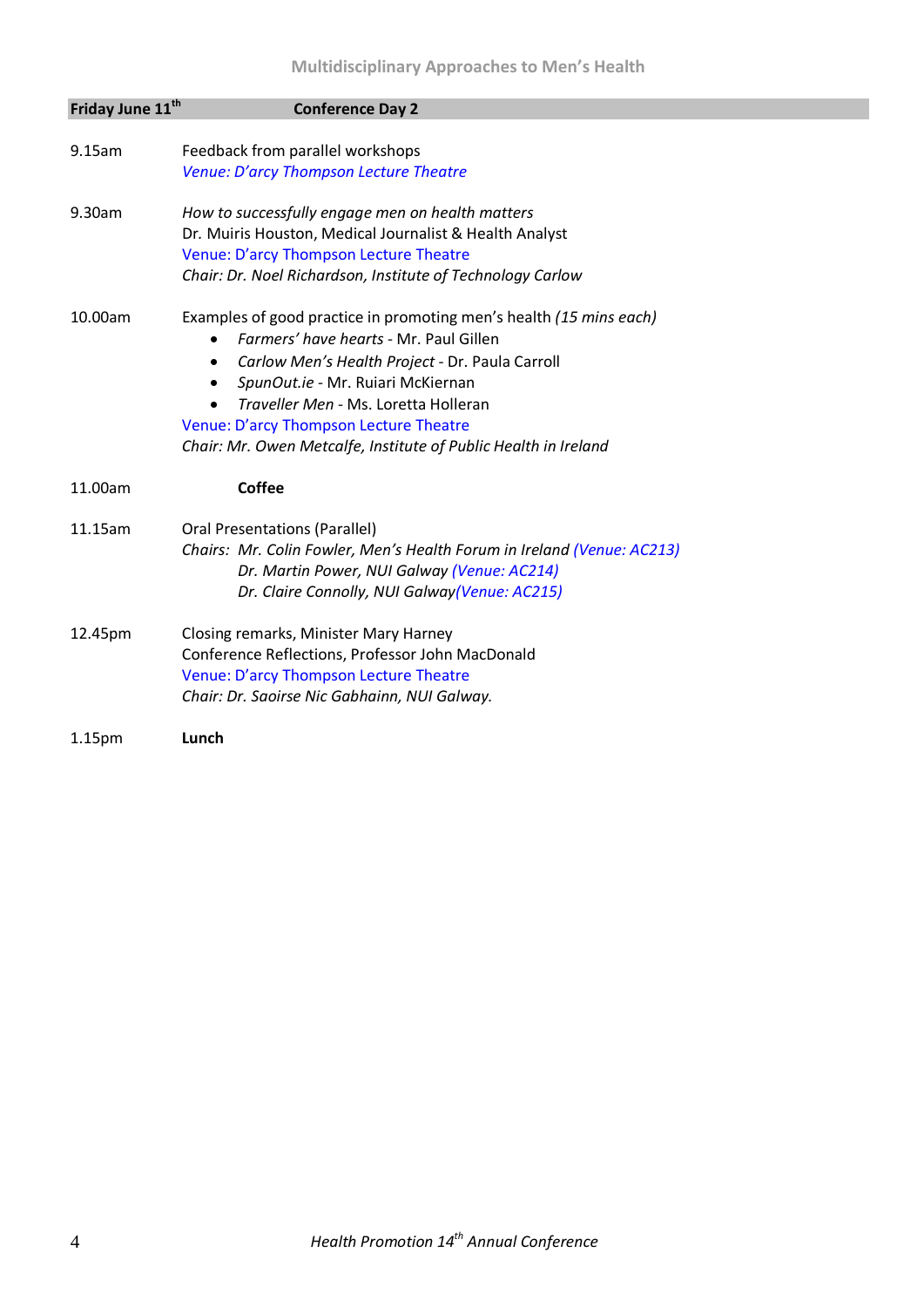### **Art Exhibition**

The Men's Development Network is a developmental and consultative organisation that works on four levels; locally, regionally, nationally and internationally. The Men's Development Network is delighted to take this opportunity to share some of the creative work produced by men associated with its organisation. The poems, art and photographs in the exhibition have been produced by men linked with the Network.

The Men's Development Network, through the Men's Development Health Programme, continually highlights the supportive role the creative process can play in men's lives.

The exhibition demonstrates how participating in creative processes, provides men with supports which help them develop a better emotional connection with themselves and the world, by expressing that connection in creative and colourful ways.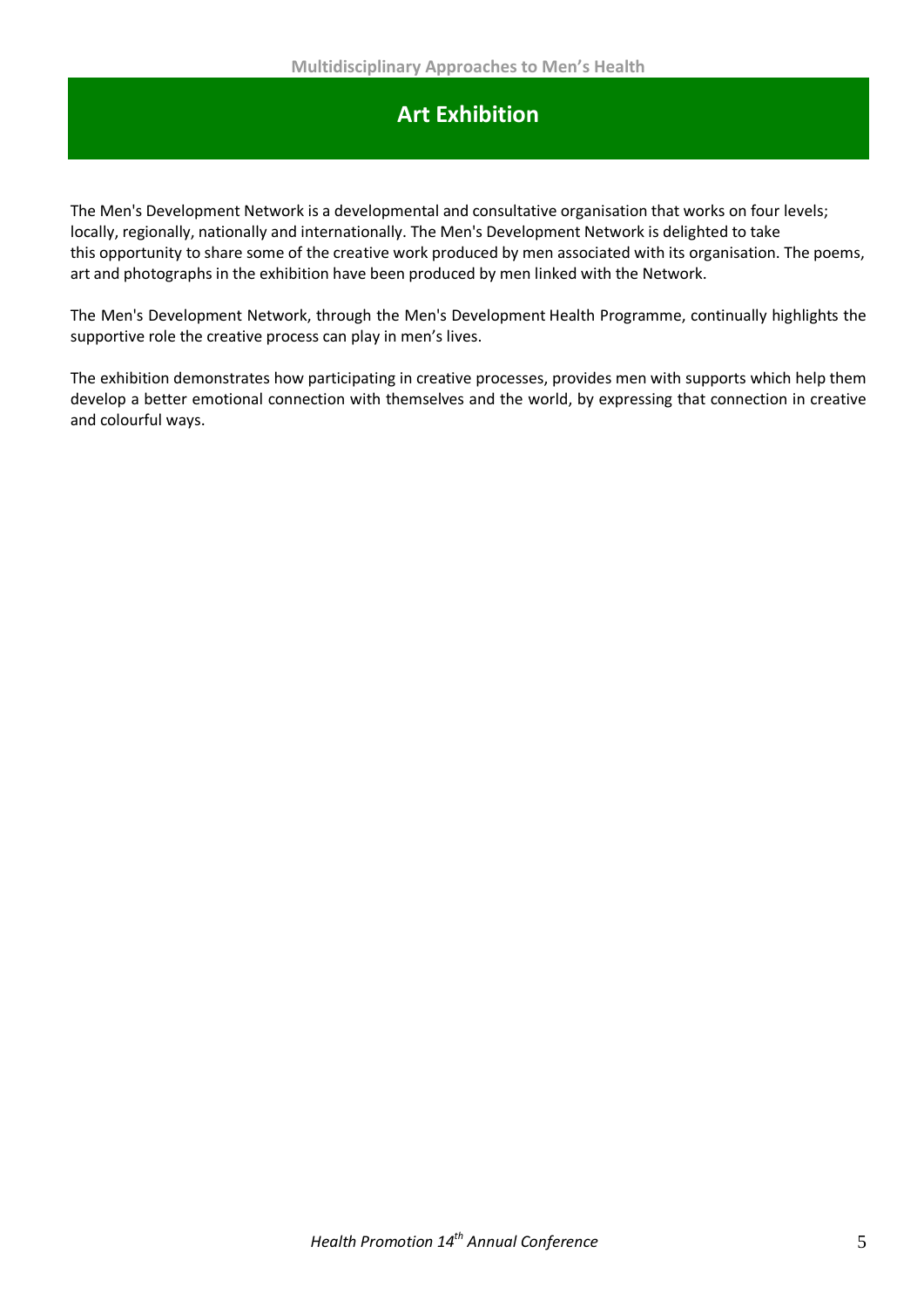### **Plenary Speaker Biographies**



Professor Alan White, a Registered Nurse, is Director of the Centre for Men's Health, Leeds Metropolitan University and Chair of the Board of Trustees for the Men's Health Forum (England & Wales). His research includes the 'Scoping Study on Men's Health' for the Department of Health; the 'Report on the State of Men's Health across 17 European Countries'; and the recent report in conjunction with the NCIN and CRUK on the 'Excess Burden of Cancer in Men in the UK'. Currently he is heading up an international team of academics for the first 'European State of Men's Health Report' for the European Commission. His research also includes work on men's experiences of illness including coronary heart disease, diabetes and prostate cancer; the evaluation of the national pilots

for Self Care as part of the NHS WiPP and a study on the Bradford Health of Men initiative. Recently Alan has been working with Headingley stadium in Leeds to establish health checks for the supporters of the Leeds Rhino's, Leeds Carnegie and Yorkshire Cricket and is undertaking an evaluation study of Premier League Health for young men, which is being run through the Football Premier League in England.



Dr Noel Richardson has extensive experience in the area of men's health at a research, policy and advocacy level. He is principal author of the first ever National Policy on Men's Health, which was published in Ireland in January, 2009. He has worked as a senior researcher and policy advisor in men's health at the Department of Health in Ireland since 2002. During that time, he produced a landmark research report in men's health and coordinated an extensive nationwide consultation process, both of which informed the development of the National Policy on Men's Health. He completed a doctoral thesis in men's health in 2007 and has a number of peer-reviewed and other publications in men's health. He is director of the Centre for Men's Health at the Institute of Technology Carlow in Ireland, with responsibility for men's health research and training. He has presented at international conferences on men's health and is a respected spokesperson on men's

health in Ireland through television, radio and print media. He is chair of the Men's Health Forum in Ireland and a board member of the European Men's Health Forum.



Professor John Macdonald holds the Foundation Chair in Primary Health Care (PHC) and is Director of the Men's Health Information & Resource Centre at University of Western Sydney. He is also Visiting Professor of Community and Public Health, University of BirZeit, Palestine. He endorses the Aboriginal definition of PHC which sees it as working on the immediate health situation in a way which contributes to dealing with the deeper causes of problems. Current research includes inequalities in health and men's health. He has been Men's Health Ambassador preparing the National Male Health Policy (launched May 2010). He sees great value in the PHC approach in that it promotes a system combining access to

basic health services for all as well as a *salutogenic* approach, including the promotion of healthy environments (the title of his latest book)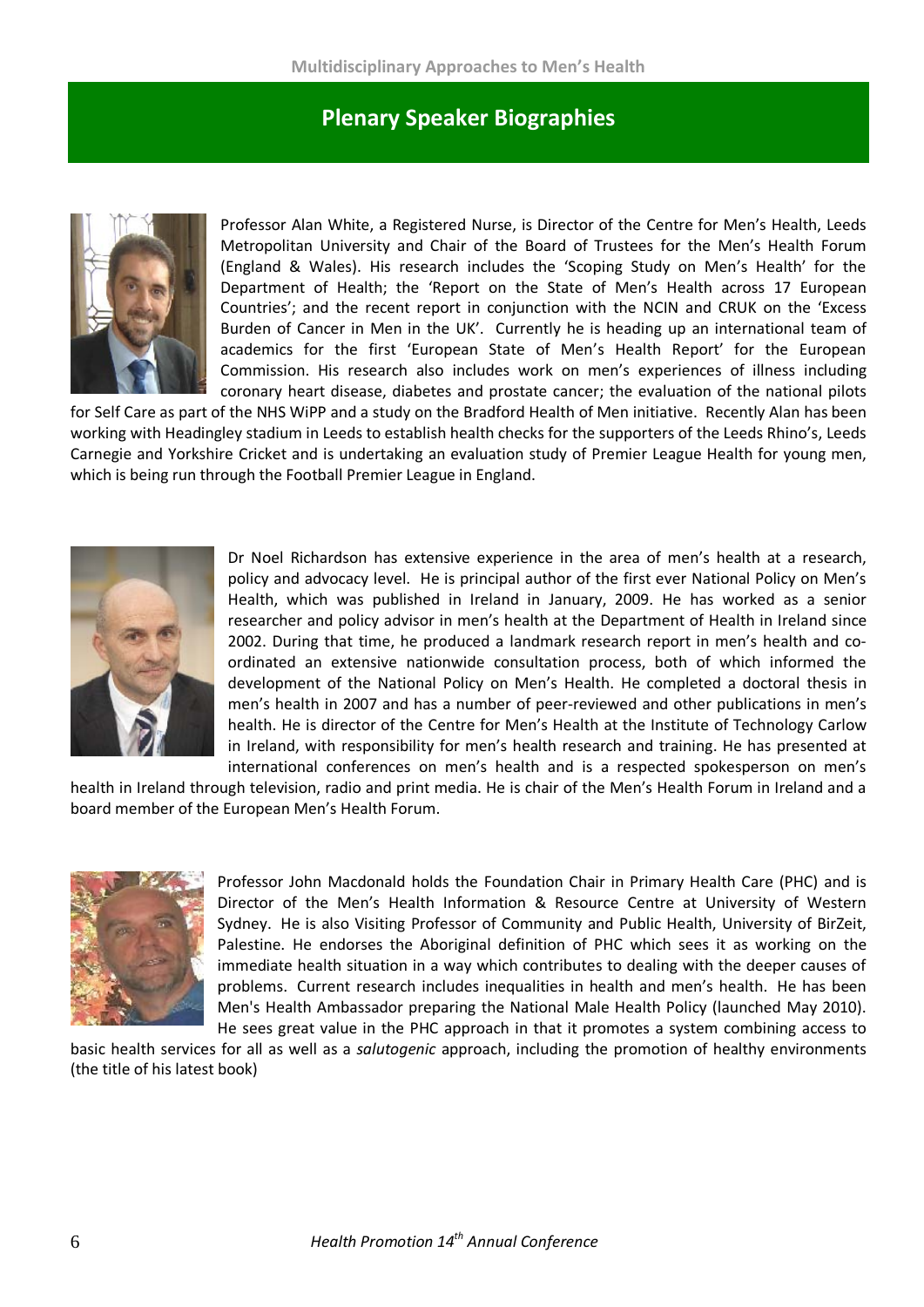

Dr. Mark Rowe is a practising Family Doctor based in Waterford City. He is founder and owner of the Waterford Health Park, a multidisciplinary enhanced primary health care campus based in Waterford City. He graduated from U.C.D. Medical School in 1991 and went on to specialise in family practice and became a qualified member of the Irish College of General Practitioners in 1995 achieving the first place 'Ellerd Eppel' award. He is author of 'The Mens Health Book 'A Guide for the Irish Man' which was published by Blackhall Publising in 2009 with all royalties going to a Cancer Charity. He is a trainer with the South East G.P. Training Programme. Dr. Rowe has published a number of national guidelines and articles in the Irish College of General Practitioners Journal *'Forum*'. He has worked with

national media outlets on several occasions promoting men's health issues. He has also given seminars and has acted as guest speaker on the topic of 'Men's Health'. He ran the New York Marathon in 2007 and fundraised for two charities. His current research interest is in the area of 'generative space' which means that by providing inspiring surroundings in the primary healthcare setting you can enhance the esteem and feel good factor of both patients and staff with resultant long term health improvements. Dr. Rowe is a part of worldwide research collaboration on 'Generative space' and is involved in ongoing research with the CARITAS project. The CARITAS Project is a non-profit organisation dedicated to pioneering the next generation of improvements in health and healthcare delivery through innovative design of the healthcare environment.



Lorcan Brennan is the Men's Health Coordinator of the Men's Development Health Programme. Through the MDHP's programmes and initiatives he supports men to create community by moving out of isolation. Central to all the work is supporting men to pay attention to their lives, their families and their communities. All the work supports change in the way men live their lives, the way men are understood and the way services are provided to men. The work informs service delivery with a view to improving men's access to and experience of those services, provides focus for work with men on health in communities and other settings and implements the Community Development aspect of the National Men's Health Policy. The Men's Development Network is the national

network for work with men, supporting men living with the consequences of marginalisation. It has many years experience in delivering short training inputs to Community and Voluntary sector. It has expertise in Men's Health, Men's Development, Gender Equality, Gender Conditioning, Domestic Violence, and the effects of disadvantage on the individual and the family. In existence for 15 years, we work with men in development groups in a variety of settings.



Barry Lambe is a lecturer in Physical Activity and Health Promotion in Waterford Institute of Technology. He has previously worked with the Irish College of General Practitioners as a researcher and as a Health Promotion Officer with the Health Service Executive. Barry is currently a tutor for the National GP Exercise Referral Programme and a member of the Motivational Interviewing Network of Trainers.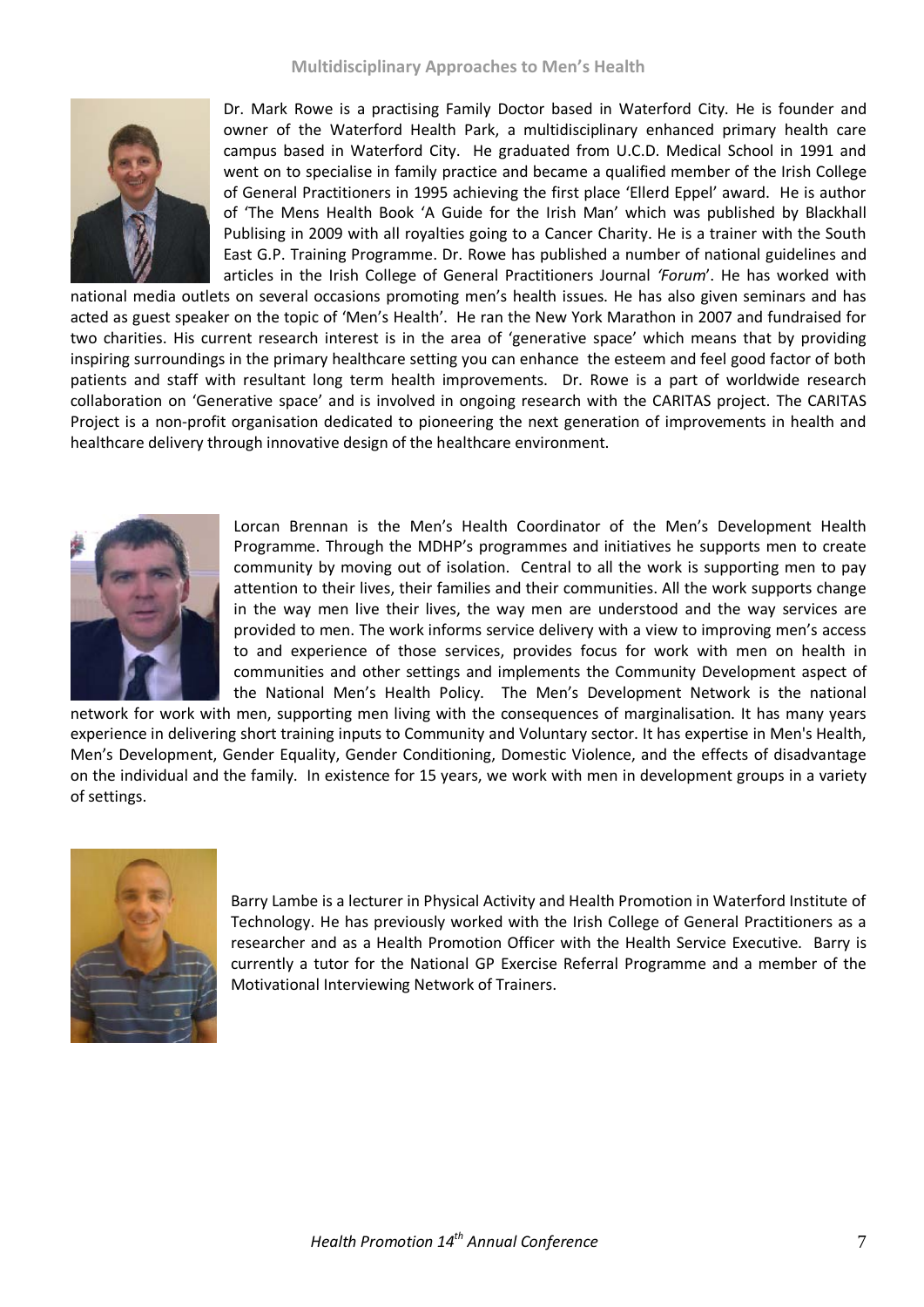#### **Multidisciplinary Approaches to Men's Health**



Liam Bolger is the Men's Development Coordinator with the Men's Development Network now working locally, regionally and nationally to address issues impacting on men's lives in areas of health, domestic violence, community development, traveller men's development, research and one to one counselling.He has facilitated Men's Development Groups, MDN Local and Regional Men's Development and Issue Based Days and the Annual National Men's Development and Training Summer School. He is qualified in Community Education and Project Development and Social, Personal and Health Education. He has thirty years experience in men's development. Liam is the father of three children, a girl and two boys.



Donal Grehan is one of the founding members of the Galway Men's Support Group, which began in 1996. Galway Men's Support Group promotes authentic and healthy manhood through self development, shared experience, creative arts and education. Through his own personal search and his work with Galway Men's Support Group, Donal is keenly aware of the struggles, emptiness and isolation experienced by men and the need for nourishing and supportive communities. He has found in men a deep yearning for meaning and soulful communication, even when material needs are reasonably well satisfied. He has qualifications in education, agricultural and community development.



Biddy O'Neill is the Health Promotion Manager in the HSE with responsibility for National Health Promotion Programmes. Biddy has worked in Health Promotion since 1993, and was the Health Promotion Manager in the former South East for over ten years. From 2003 to 2006 she worked as the Health Promotion Advisor with the Department of Health and Children. Her background is in Nursing, Counselling and Adult Education and she has an MA in Health Promotion.



Owen Metcalfe is the Associate Director and Senior Management Team member with the Institute of Public Health in Ireland. In the Institute he leads on health promotion, youth, elderly and gender targeted programmes. He directs the cross cutting area of health impact assessment and leads on the communications brief. Owen is also the company secretary and takes the lead on governance, finance and human resources issues. Prior to joining the Institute Owen worked as Chief Health Promotion Advisor for the Department of Health and Children. He has also worked as a teacher, trainer and counsellor. He has a Master's Degree in Health Promotion, a degree in Business Studies, a Higher Diploma in Education and a postgraduate counselling qualification. He has been involved in health

education and health promotion for twenty years and is widely conversant with public health and health promotion policy, planning and implementation at regional, national and international levels. In his current position Owen has a commitment to personal and organisational development for improving the effectiveness of public health.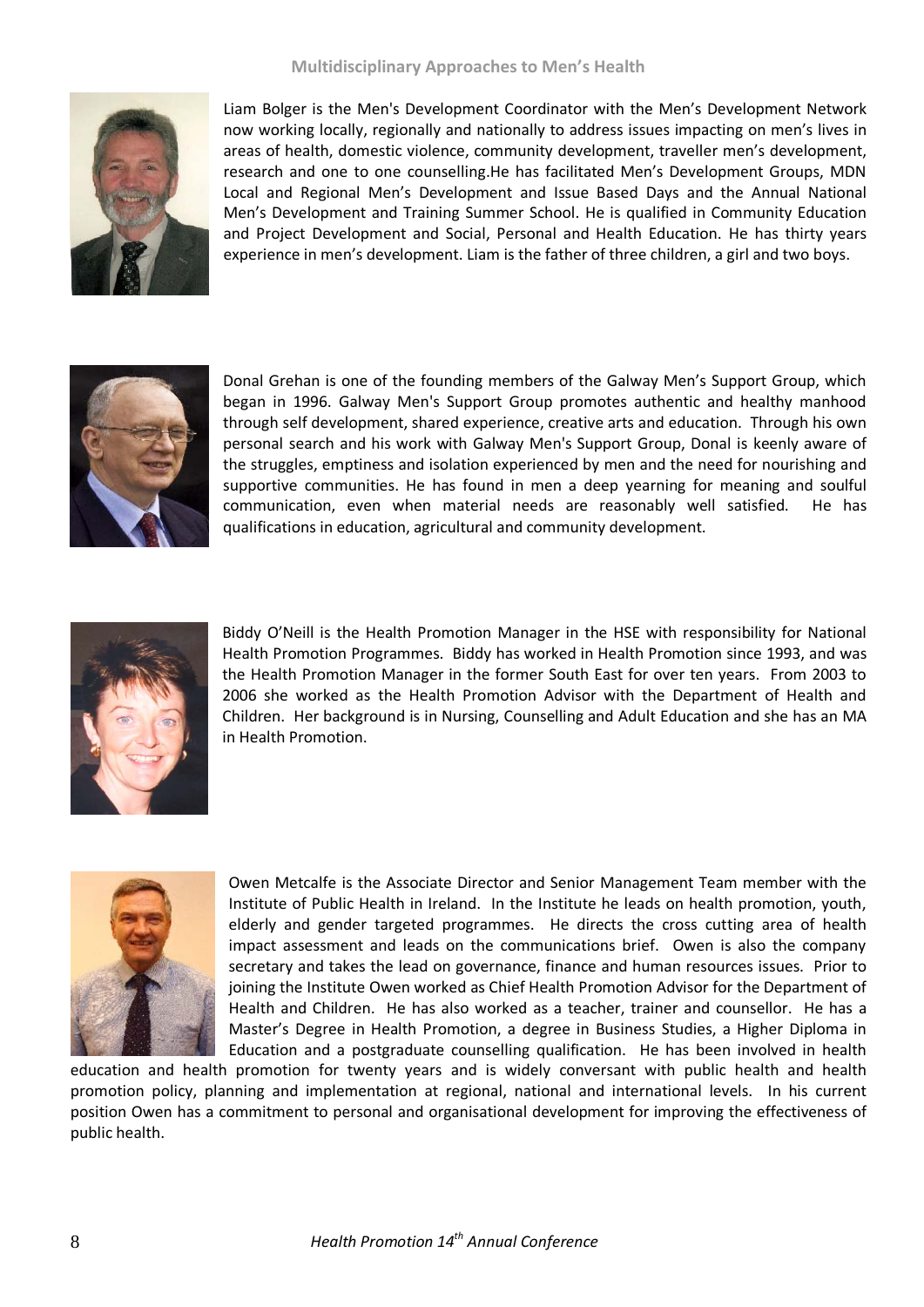#### **Multidisciplinary Approaches to Men's Health**



Muiris Houston graduated in medicine from Trinity College Dublin in 1985. He subsequently completed specialist training in occupational medicine and in general practice. He worked for almost 10 years as a GP principal and occupational physician in Dublin, before moving to rural County Galway in 2000 as part of a career change when he was appointed medical correspondent with The Irish Times. He is a regular health analyst in both Irish and English on TV and radio. He was medical journalist of the year in both 2001 and 2002. His major research interests are narrative medicine and patient safety.



Paul Gillen is married with one daughter and has been living in Galway for 25 years. He works in health promotion services HSE West. He has a master's degree in Sociology and Politics (NUIG) and a master's degree in Exercise and Health Promotion (St. Mary's Strawberry Hill, London). He has been working in the area of health promotion for the past 10 years with a particular focus on physical activity and Men's health. Most of his work on men's health centres on delivering programmes to Fathers, Isolated Men, Rural Farmers, Homeless men, Traveller men, Older men and Asylum Seekers. He is also a keen sports man with an interest in many sports such as rugby, GAA, swimming, weight training, fitness training, hill walking, and is himself a second degree black belt in judo.



Dr Paula Carroll began her research career in 1998. In 2001 she was awarded the Donegan Medal for young scientists by the Royal Academy of Medicine in Ireland for work contributing to her PhD. In 2004 she was seconded from her lecturing post at Waterford Institute of Technology to research and co-author Ireland's National Men's Health Policy that was published in 2008. She continues to work part time with the HSE to implement the policy. Her research interests include men's health promotion and community development. She is also a trustee of the Men's Health Forum in Ireland.



Ruairí McKiernan is the Founder and Director of the pioneering Galway based SpunOut.ie organisation. SpunOut.ie uses the web to promote action and awareness on health and social issues amongst young people aged 16-25 and reaches over 500,000 users online each year. Ruairí setup the organisation in response to the serious lack of information, supports and opportunities for young people and has led it to becoming a major force for positive change within youth culture as well as picking up major awards along the way.



Loretta Holleran works as a Health Promotion Worker in the Midlands with Traveller Men. Her work is undertaken with a focus on engaging Traveller men and increasing their participation in community development. Loretta has established and is now coordinating the Midlands Traveller Men's Health Network. She has also established a number of Traveller Men's groups throughout Laois, Offaly, Westmeath and Longford. Loretta graduated from NUI Galway with a B.A in Legal Science, Sociology and Politics. She then completed a Higher Diploma in Youth and Community Work in NUI Maynooth. Loretta is presently completing a Specialist Certificate in Health Promotion in

conjunction with NUIG and the HSE. She worked for a number of years in Finglas, North Dublin, as a Youth Worker specifically for the Traveller Community before taking up her current position.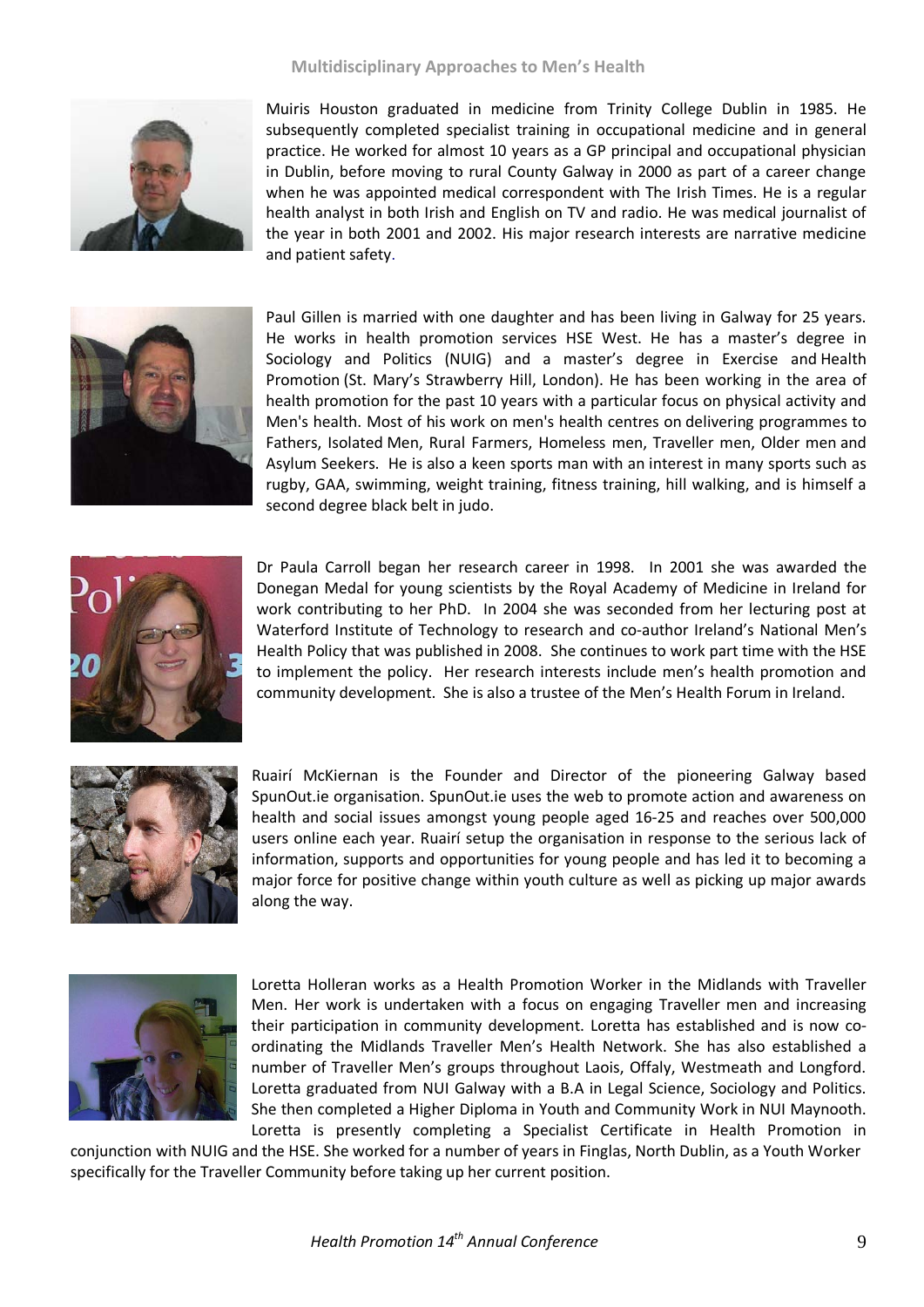### **Plenary Sessions**

**Presenter:** Prof. Alan White, Centre for Men's Health, Leeds Metropolitan University

**Title:** Working towards common goals and shared strategies for men's health in the 21<sup>st</sup> Century

With the end of the first decade of the 21<sup>st</sup> Century comes a good opportunity to reflect back on where we have come from and where we appear to be going with regards to men's health. Though work had been ongoing for some time it was the start of the millennium that saw the real awakening of interest in men's health. Since then progress has occurred rapidly, with men's health policy being formulated in Ireland and Australia, the Men's Health Forum (England & Wales) becoming a strategic partner with the Department of Health and the European Men's Health Forum gaining a voice on many influential European bodies. We also see the First European State of Men's Health report underway for the European Commission. There is also a growth in research on sex and gender in bio-medicine and the development of a new branch of medical research and practice. All this work is augmented by a wave of activity at the grass roots level, with many different initiatives aimed at the health and well-being of men and boys sprouting up across the globe.

These are impressive achievements in such a short period of time. This paper will briefly review these successes to date, and then move onto a consideration of the implications for research, policy and practice in order to explore how we raise the theory base, engage key stakeholders and engage men more effectively in managing their own health needs. To conclude, a reflection will be offered on the challenges to come as we steer this embryonic movement into a fully fledged discipline.

Presenter: Dr. Noel Richardson, Centre for Men's Health, Institute of Technology Carlow

**Title:** Men's health in Ireland – Key milestones to date, key challenges ahead.

There has been an upsurge of interest and activity around men's health in Ireland in recent years, mirroring an international trend that has established an increased spotlight on men's health more generally. The impetus for this can be traced to an increased awareness of the burden of ill-health experienced by men, particularly as defined by lower life expectancy and higher mortality rates compared to women. Against a backdrop of unprecedented social and economic change, there has also been increased attention on the significant changes and challenges to more traditional male roles and to men's sense of place in Irish society. Central to this has been the dramatic rise in unemployment levels and labour market vulnerability prompted by the global recession.

Nevertheless, the field of men's health in Ireland has been greatly strengthened during the past decade by research and advocacy work and by a variety of grass-roots work in the statutory and community/ voluntary sectors. What has arguably been the most significant development in the relatively short evolution of men's health in Ireland, has been the publication in January 2009 of a national men's health policy. This paper will chart the key milestones that led to the development of the policy and will identify the significant challenges that lie ahead in ensuring that the policy recommendations and actions are implemented in a way that will make a meaningful difference to the health status of men in Ireland in the years ahead.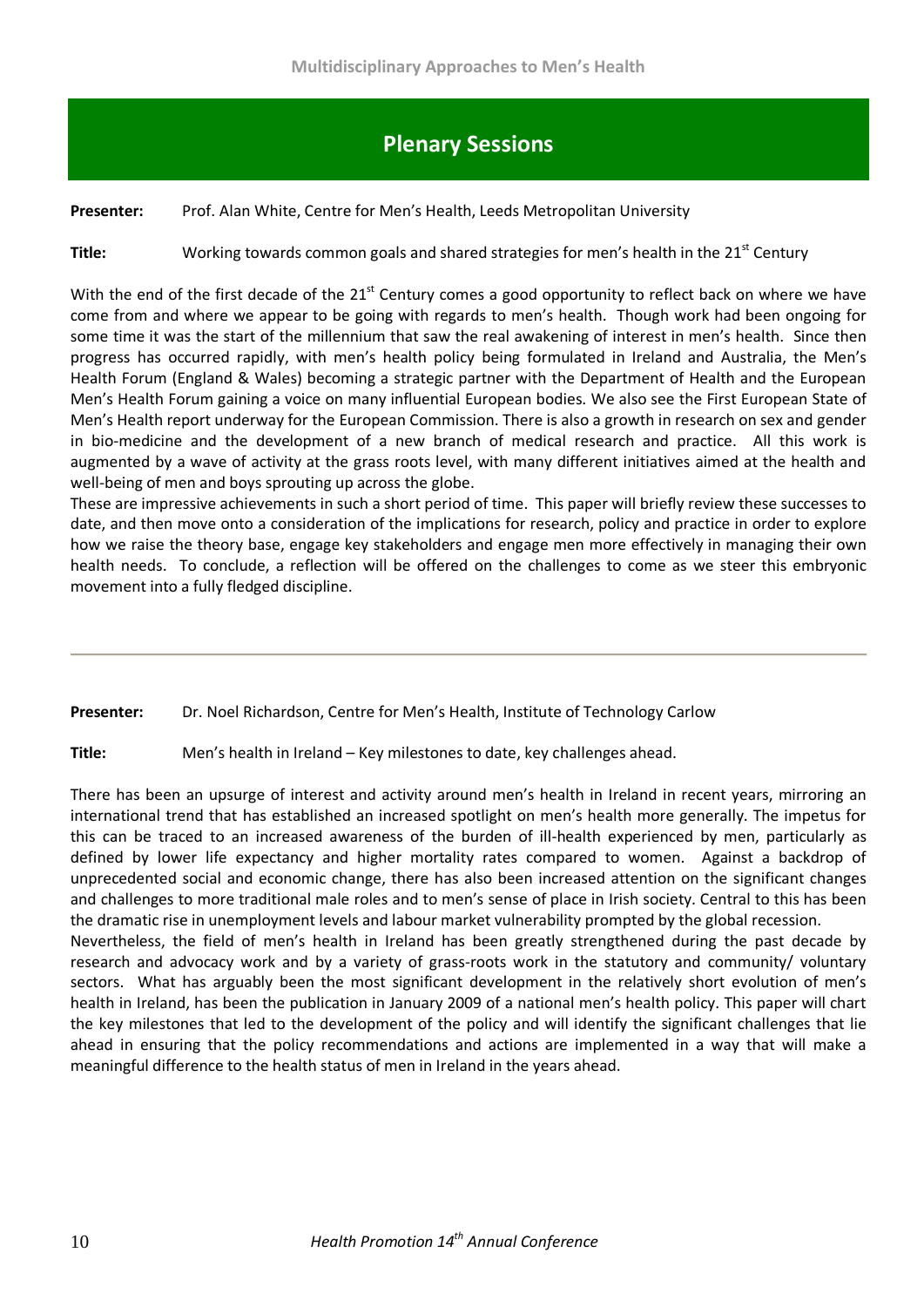**Presenter:** Prof. John MacDonald, Foundation Chair in Primary Health Care & Director, Men's Health Information and Resource Centre, University of Western Sydney Richmond.

**Title: "**A Sea Change" The Australian Male Health Policy, from pathologies to salutogenesis

The publication in May of the Australian National Male Health Policy, perhaps only the second in the world after Ireland's can be seen as a watershed.

Until this year men's health was seen as either the domain of urology or of a certain kind of sociology. In the first instance, a definitely medical perspective focusing on clinical interventions; in the second, a sociological focus on something called "masculinity", a construct used to explain almost everything in men's health from their lower life expectancy to the fact that there are more services for women than men. We could say two pathology foci: one on physical pathologies, the other on psychological pathologies as encapsulated in statements of received wisdom such as "men don't get in touch with their feelings", "Men don't care for their health", "Masculinity lends itself to violence" and the like.

Until this year we had no national men's health policy but these two streams, especially the second, shaped the programs for men and the orientation of such male services as there were: anger management, Drug and Alcohol etc. We lived in a culture which didn't have a very positive view of men.

That culture is changing. The subtitle of the National Men's Health Policy, launched by the Prime Minister in a man's shed in semi rural Victoria is "Building on the Strengths of Australian Males". Its themes of the social determinants of male health, the concern for disadvantage and the call for health services to become "malefriendly" can be seen to mark a new beginning for male health in Australia. Just as the rest of the world had something to learn from the Irish Men's Health Policy, it is probable that there may be things of interest for a wider audience in the development and promulgation of the Australian Male Health Policy.

John Macdonald is the Foundation Chair in Primary Health Care at the University of Western Sydney, President of the Australasian Men's Health Forum and Director of Men's Health in his own university. He has been closely involved in the development of the national policy.

#### **Presenter:** Dr. Mark Rowe, GP, Rowe Creavin Medical Practice

**Title:** Successful examples for working with men in primary care

We live in the rapidly moving information age with the latest news, traffic, weather and sport only a finger tip or text message away. The same applies to information on health yet, as the saying goes, you can take a horse to water, but you can't make him drink.

As a family doctor with a special interest in men's health I am aware of the large gap that exists in many cases between Irish men and good health. Indeed this gap is widening all the time with more and more men succumbing to largely preventable illnesses, often with tragic consequences.

Hence the idea for the book, the aim of which is to simply help bridge the gap in knowledge that sometimes exists on the ground, as well as challenge the prevailing attitudes to healthcare among Irish men. As a family doctor practicing in a busy city practice I am well aware of the natural reluctance of many Irish men to access healthcare, except in an emergency. Of course none of the information in this book is designed to replace the one-to-one relationship with your doctor. However I also know from experience that many Irish men don't have a doctor or at least one they know well enough!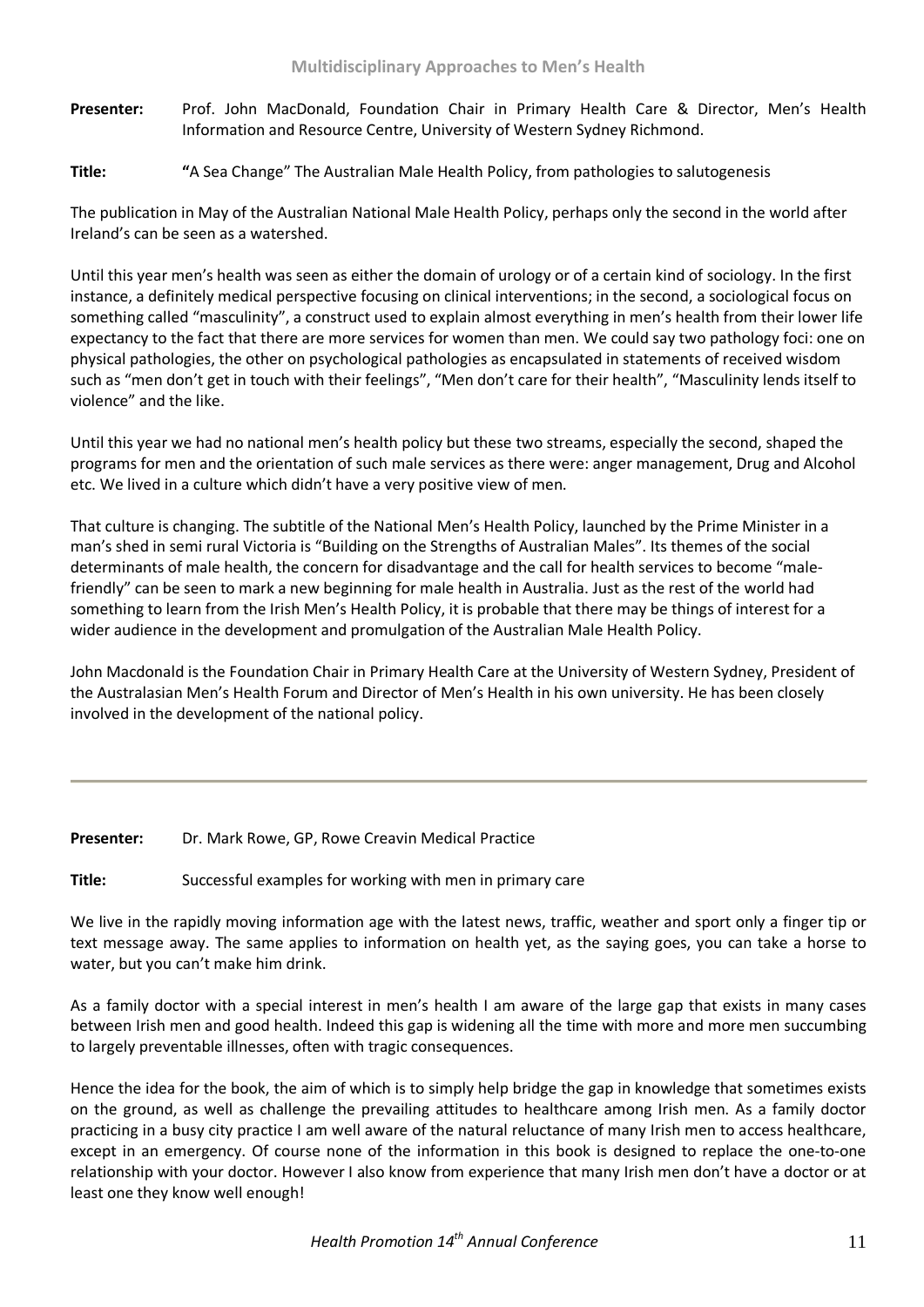For the Irish man who takes the time and effort to read any, part, or all of the book I hope it will help give him the confidence to approach his family doctor if and when necessary The important message is that men can take control of their health and improve it significantly. Prevention is after all much better than cure. As they say, 'a stitch in time saves nine'.

Of course men's health affects all of us and not just men either. For the women who have fathers, brothers, sons, husbands or friends, men's health issues are important for you too. As men we have a responsibility to nurture that gift of good health, to keep ourselves right. This means we need to be willing to change, to accept help, to readjust the speedometer and to get a regular service too!

This book is in many ways the product of the current knowledge, thinking and understanding of men's health issues. In this regard I am grateful for and wish to acknowledge my medical colleagues worldwide whose wisdom, experience and research has brought medicine to where it is today. And still the journey of exploration continues. The one certainty in healthcare is that the only constant is change. This means that new pioneering breakthroughs can become established best practice and supersede and replace existing treatments. But the foundations of good health including a healthy diet and lifestyle with plenty of exercise remain constant. The more things change, the more they stay the same!

As a doctor I can appreciate every day just how wonderful the gift of good health is. All parents have a tremendous opportunity to help nurture their children who will become the men of tomorrow. Leading by example can help children to model their behaviour on ours so healthy habits learned young can be engrained for ever. This applies to exercise, diet and a whole range of physical and mental health and lifestyle issues.

I hope that the Men's Health Book will give men the knowledge, confidence and courage to take control of their own health and not become another statistic. Men owe this to the mothers who reared them, to the partners who take care of and worry about them and to the children who depend on them. But, most importantly of all, men owe it to themselves.

All royalties from the Men's Health Book go to the men's cancer division of the Marie Keating Foundation, who work passionately and tirelessly to promote men's cancer awareness.

#### **Presenter:** Dr*.* Muiris Houston, Medical Journalist and Health Analyst

**Title:** How to successfully engage men on health matters

The paper will look at a broad range of ideas on how to engage men on health matters. Among the areas covered will be social media, electronic communication, the use of humor, and creating interest by proxy. It will also examine the role of sport and opportunities offered by traditionally male gatherings such as marts. The paper will look at ways of attracting men to healthcare facilities as well as discussing why some men seem to have a "block" when it comes to following health advice. And it will examine whether we have done enough to ask men themselves what would spark their interest in health matters.

.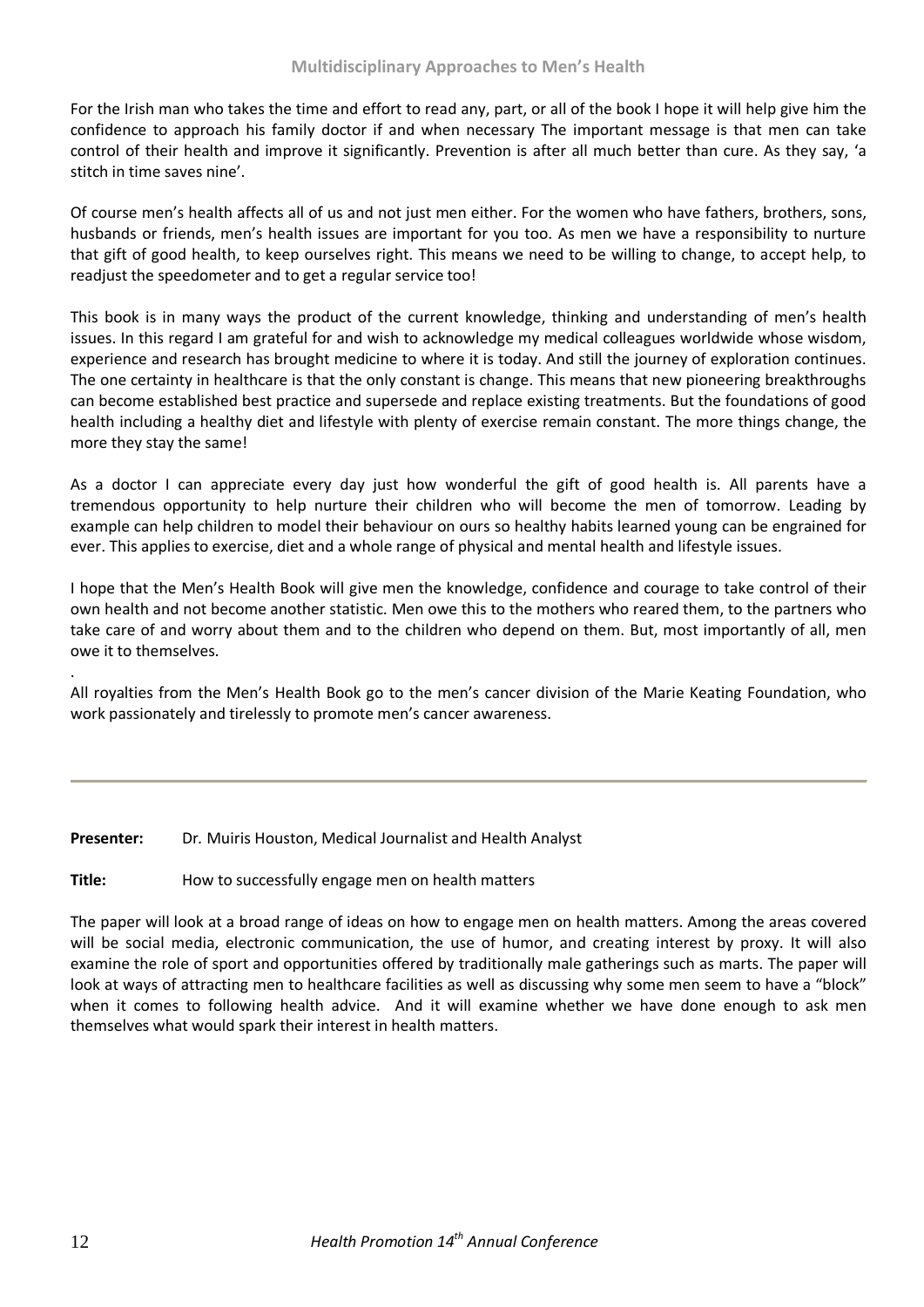#### **Presenter:** Mr. Paul Gillen, Health Service Executive

#### **Title:** Examples of good practice in promoting men's health - *'Farmers' have hearts'*

Despite the rapid growth within the Irish economy, farmers have remained a disadvantaged group. Cardiovascular disease is a significant problem among men in Ireland. The 'Farmers Have Hearts Project' was developed to bring cardiovascular disease preventative services to men within a disadvantaged farming community. This represents a creative approach to target a population outside the traditional primary care setting, as men do not frequently access health service.

The 'Farmers Have Hearts Project' provides a free heart health promotion at livestock marts. At the first visit the participant sees a nurse, a dietician, a physical activity specialist, and a health promotion practitioner, all providers use motivational interviewing to promote behaviour change. A crucial element is to create an awareness of cardiovascular disease, to promote a pro-active healthy lifestyle, and to promote heart health. The project seeks to identify participants with risk factors. A recall visit is offered to all participants at six months to provide support and to assess the impact of any changes that have been made. The 'Farmers Have Hearts Project' has had a positive impact on those attending over a relatively short period of time.

Presenter: Dr. Paula Carroll, Waterford Institute of Technology

**Title:** Examples of good practice in promoting men's health - *'Carlow Men's Health Project'*

The health status of men is closely linked to economic opportunity in society. Many men are experiencing marginalisation due to social and economic change as well as unemployment, poor education, poverty and/or poor living conditions. The reintegration of these men into community and social networks is essential in terms of improving their health. By empowering these men to take control of their lives, they may ultimately be able to change the circumstances that contribute to their marginalisation. In keeping with existing government policy, Ireland's National Men's Health Policy has prioritised the needs of the most vulnerable and marginalised men in society for targeted action.

In response to health issues impacting on men's lives in Carlow town and county, a number of local service providers have come together to pilot a community based integrated strategy to support vulnerable men to improve their health. One hundred and sixty two men availed of a free community based health check and consultation at venues where men gather (e.g., marts and social welfare office) and participated in a health needs assessment. This assessment informed the development of the strategy (August 2009 – February 2011) that is being independently evaluated using the REAIM framework. Three key strategic areas have been identified for action; 1) Awareness Raising, 2) Communications & Public Relations and 3) Delivery of Short Programmes. The strategy is underpinned by a broad social determinants approach to health. The delivery and evaluation of the strategy is ongoing and it is expected that a key outcome will be a "Toolkit" to support community workers to engage men in their work.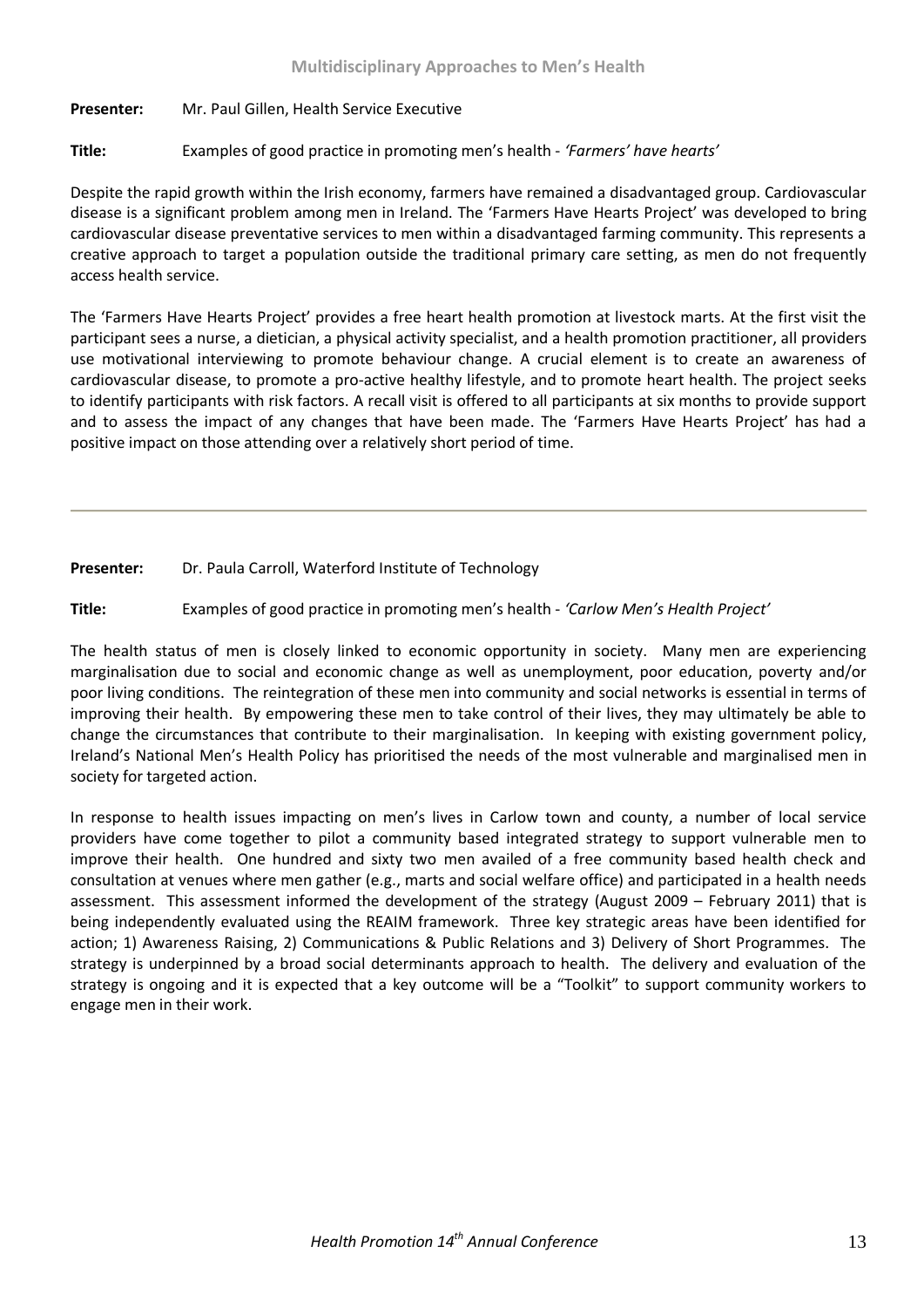#### **Presenter:** Mr. Ruiari McKiernan, SpunOut.ie

#### **Title:** Examples of good practice in promoting men's health - *'SpunOut.ie'*

Youth culture is moving so fast that parents, teachers, politicians and health professionals can hardly keep up. Media, especially the internet, has such a powerful influence on young people's thinking and behaviour that it can sometimes seem overwhelming when it comes to engaging with them. The challenge lies not just in competing against this, but in harnessing the vast potential the internet offers us as agents for positive change. This has to go beyond the inevitable brainwaves of 'setting up a website' or 'getting onto face book' and instead requires a change of approach whereby we understand that the internet is participatory, meaning the users have a say, and as such we need to start listening to them, and more importantly acting on what they say. Young men are one of the most hard to reach groups and yet the worlds of alcohol, drugs, sex, pornography and sport, and increasingly the image industry, seem to capture their attentions very well. Lurking beneath shallow notions of what it means to be a young man today is the reality that young men are vulnerable, sensitive and often confused. They want to be listened to, to be respected and to be involved. We must work with them if we are to understand them and in doing so can forge a powerful alliance for change. SpunOut.ie is taking small steps in demonstrating this change of approach. Young people are our guides, the experts that inform what we do. This focus on meaningful engagement and participation is the key to addressing the issues of the day and realising the vast collective power of working together.

#### **Presenter:** Mr. Loretta Holleran, Midlands Traveller Men's Health Network

#### **Title:** Examples of good practice in promoting men's health - *'Traveller Men'*

In order to develop effective health promotion and community development with Traveller men their inclusion in the decision making process is crucial. Due to Traveller men's often limited history of engagement, this poses significant challenges for those working with Traveller men. Through this presentation the work underway in the midlands will be highlighted which in 2009 saw research completed into Traveller men's health with Traveller men advising on the process. Other initiatives have been developed with Traveller men and are in the ongoing process of development and these will be the basis for the presentation.

The Traveller Men's Network in the midlands is a capacity building network of Traveller men seeking to increase Traveller men's participation on health related decision making fora. This has recently seen Traveller men nominated onto steering committees targeting sensitive and complex issues such as Traveller conflict and Traveller substance misuse. Health Groups have been convened including events that offer Traveller men a safe space to prioritise their health. Training is being delivered to Traveller men to advance leadership within the community towards developing an increase in male friendly Traveller interventions and projects. Health Information materials are being piloted towards delivery to Traveller men's groups throughout the region. While the barriers that are encountered in the course of the work are significant an outline will be given in relation to our attempts to overcome them.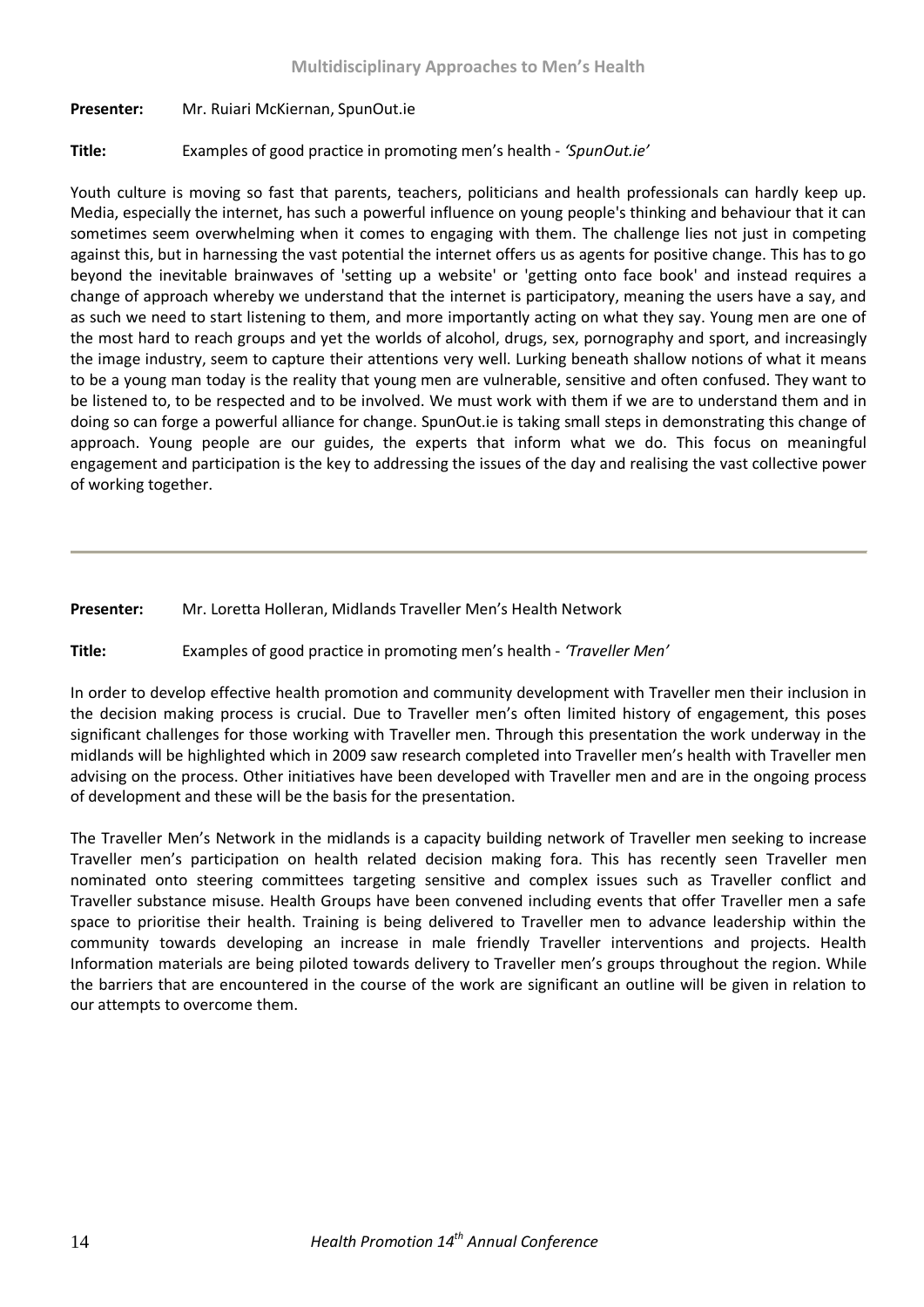# **Parallel Workshops**

| <b>Facilitators:</b> | Mr. Lorcan Brennan, Men's Health Coordinator, Men's Development Network, Waterford<br>Mr. Barry Lambe, Lecturer, Department of Health, Sport and Exercise Science School of<br>Health Science Waterford Institute of Technology |  |
|----------------------|---------------------------------------------------------------------------------------------------------------------------------------------------------------------------------------------------------------------------------|--|
| Title:               | Engaging men in health services                                                                                                                                                                                                 |  |
| Location:            | AC213                                                                                                                                                                                                                           |  |
| <b>Facilitators:</b> | Mr Liam Bolger, Men's Development Coordinator, Men's Development Network,<br>Waterford<br>Mr. Donal Grehan, Galway Men's Group                                                                                                  |  |
| Title:               | Engaging men in the community                                                                                                                                                                                                   |  |
| Location:            | AC214                                                                                                                                                                                                                           |  |
| <b>Facilitators:</b> | Ms. Biddy O'Neill, Functional Manager Health Promotion Programmes, Health Service<br>Executive<br>Mr. Owen Metcalfe, Associate Director, Institute of Public Health in Ireland                                                  |  |
| Title:               | Men's health, women's work                                                                                                                                                                                                      |  |
| Location:            | AC215                                                                                                                                                                                                                           |  |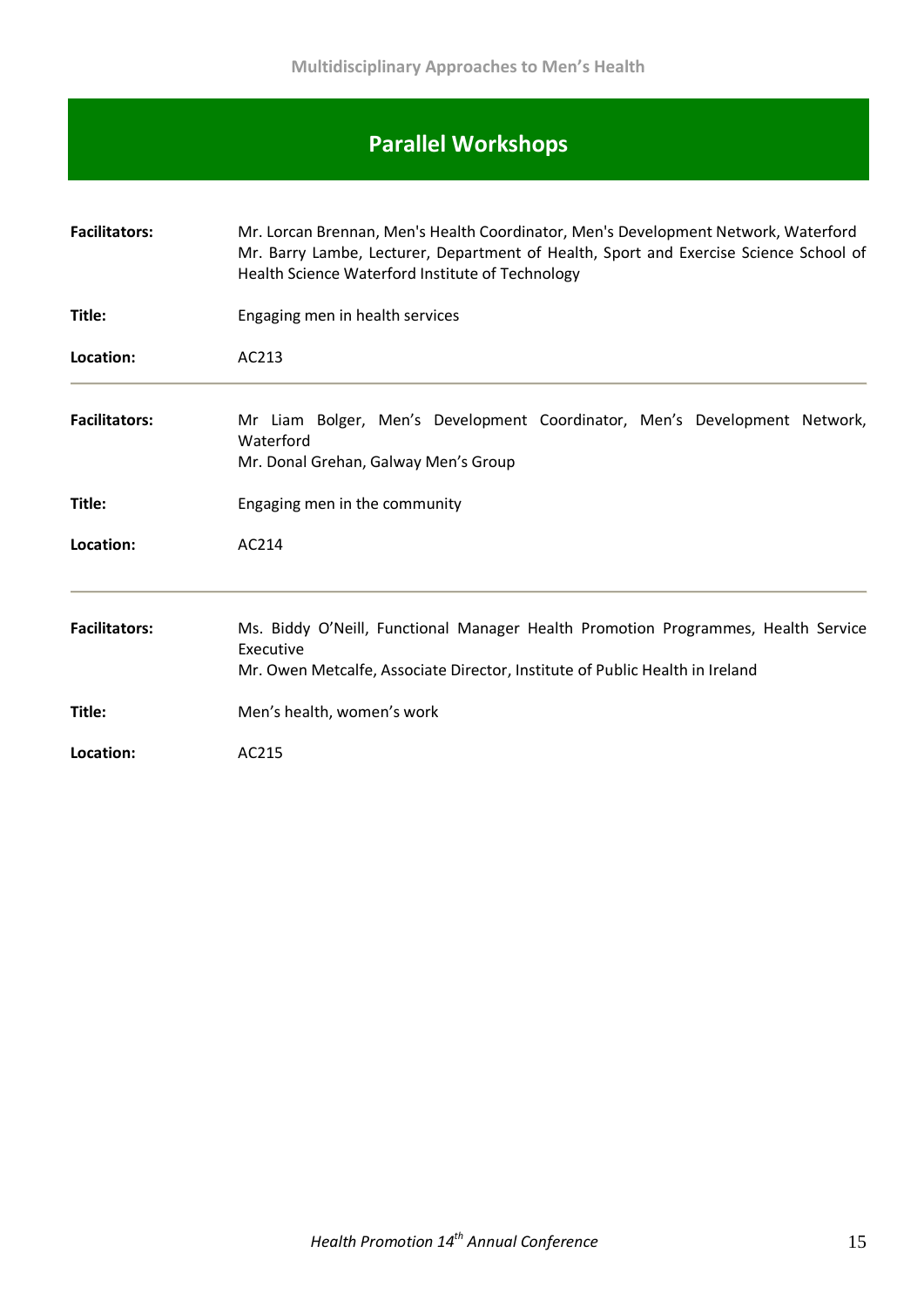# **Oral Communications**

### **Friday 11th June, 2010**

| $\mathbf{A}$ | AC213; Chair - Mr. Colin Fowler                                                          |
|--------------|------------------------------------------------------------------------------------------|
| 11.15        | Jacky Jones                                                                              |
|              | Developing a scale to measure trust in health promotion partnerships                     |
| 11.30        | Niamh Dunne                                                                              |
|              | Assessing the impact of a health promotion initiative targeted at male postal workers in |
|              | Ireland                                                                                  |
| 11.45        | Marita Hennesey                                                                          |
|              | 'Get Your Life in Gear' truck driver healthy eating and physical activity programme      |
| 12.00        | John McNamara                                                                            |
|              | Promoting farmers health through an occupational health and safety code of practice in   |
|              | Ireland                                                                                  |
| 12.15        | <b>Brian Daly</b>                                                                        |
|              | Health screening in the workplace $-$ an industry perspective                            |

| B     | AC214; Chair - Dr. Claire Connolly                                                    |
|-------|---------------------------------------------------------------------------------------|
| 11.15 | Kieran Murphy                                                                         |
|       | Running a men's health promotion evening: a primary care team response to a perceived |
|       | local need                                                                            |
| 11.30 | Lisa Kirwan                                                                           |
|       | Community based health screen targeting vulnerable men                                |
| 11.45 | Michael Bergin                                                                        |
|       | To explore gender issues and mental health care provision in Ireland with particular  |
|       | reference to men                                                                      |
| 12.00 | Nicholas Clarke                                                                       |
|       | Outcomes of the Men's Health and Wellbeing Programme                                  |
| 12.15 | Aoife Osbourne                                                                        |
|       | <b>Health Status of Irish Farmers</b>                                                 |

|       | AC215; Chair - Dr. Martin Power                               |
|-------|---------------------------------------------------------------|
| 11.15 | Amanda Fitzgerald                                             |
|       | The role of men in fostering positive health among Irish boys |
| 11.30 | Colette Kelly                                                 |
|       | Weight concern and dieting among Irish boys                   |
| 11.45 | Evelyn McGee                                                  |
|       | Men's health                                                  |
| 12.00 | <b>Finian Murray</b>                                          |
|       | The role of humour in men's health                            |
| 12.15 | Maria Feeney                                                  |
|       | Rural men and suicide: risks and vulnerabilities              |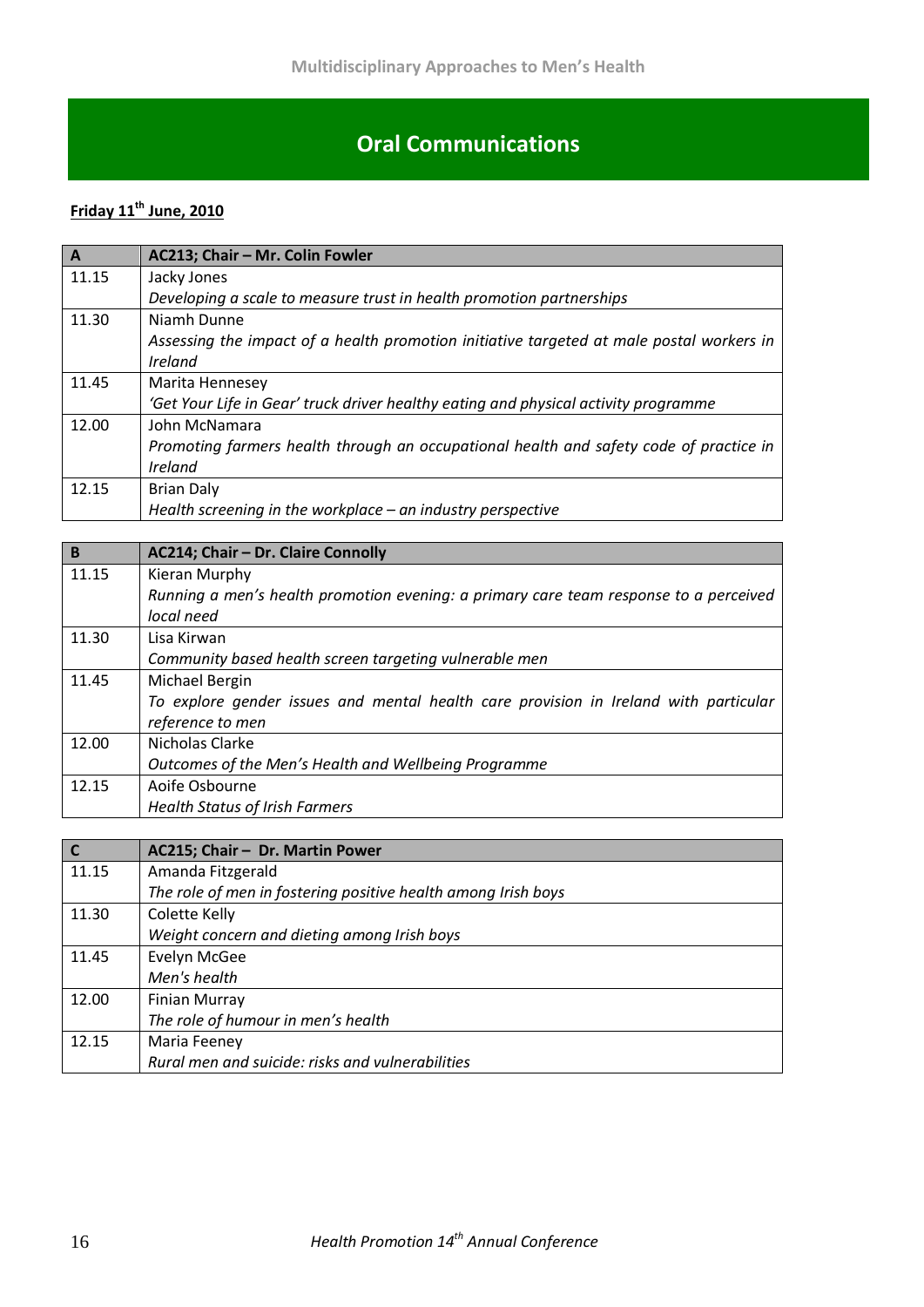### **Oral Communications**

**Presentation Title:** Developing a scale to measure trust in health promotion partnerships

#### **Author(s) and Affiliation:** Jacky Jones, Health Service Executive West

Partnerships for promoting health have been identified as an important strategy for addressing the health challenges that face society. Trust is one of the most important factors that help partnerships function effectively. In health promotion partnerships, trust is an under-researched and poorly understood phenomenon. This study was designed to identify how trust is conceptualised in health promotion partnerships and to develop a trust measurement tool.

Five focus groups were organised with 36 health promotion partners in order to explore how trust is conceptualised in their partnerships. Participants represented health, community, education, arts, sports and youth sectors. A content analysis was carried out on the transcripts and a 14-item, five-point, scale was developed from the findings. This scale was incorporated into an overall questionnaire on partnership functioning which was posted to 469 partners in 40 health promotion partnerships.

A response rate of 72% was achieved (n=337) for the postal survey. The trust scale was subjected to reliability and validity tests. Principal Components Analysis yielded two components, named positive trust and negative mistrust, explaining 59% of the variance. Coefficients ranged from .845 to .511 with eigen values before rotation of 6.58 and 1.66. Cronbach's alpha was .91. Further research is required to establish whether the scale can be used with other types of partnerships.

### **Presentation Title:** Assessing the impact of a health promotion initiative targeted at male postal workers in Ireland

**Author(s) and Affiliation:** Niamh Dunne Institute of Technology Carlow/ Centre for Men's Health Noel Richardson Institute of Technology Carlow/ Centre for Men's Health

The impetus for this study arose from the recently published National Men's Health Policy which highlighted disparities in health outcomes between men and women, a growing problem of workplace absenteeism and presenteeism and the importance of the workplace as a setting in targeting men's health work. This project designed a health promotion initiative targeted at male postal workers in Ireland. A specifically commissioned men's health manual called *Male Minder* was disseminated to all Postal workers in Ireland during Men's Health Week 2009, as the focal point of a wider men's health promotion initiative within An Post. Quantitative and qualitative methodologies were used to evaluate the impact of *Male Minder* and specifically to investigate whether Postal workers were more knowledgeable about health or were influenced to change their health behaviours after receiving the manual. Both baseline and six-month follow up data revealed overwhelmingly positive responses to the booklet. Six months after having received the booklet, the majority of workers still had possession of and continued to refer to the booklet, and the booklet was credited with having been the catalyst for a range of positive health behaviour changes. This initiative is a worthwhile example of best practise in targeting health promotion work at men, as evidenced by it being awarded with a 2010 Aramark Healthcare Innovation Award.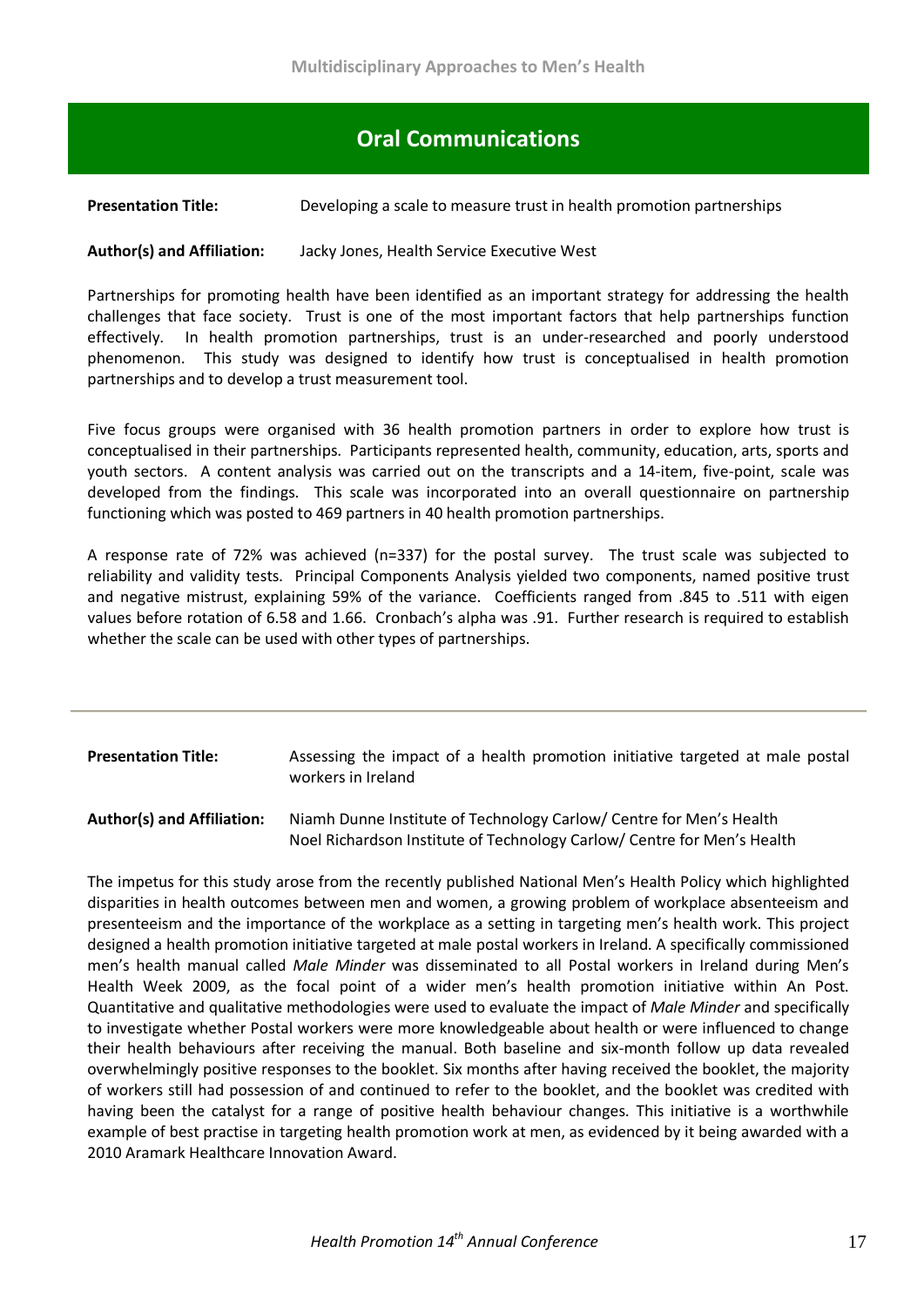**Presentation Title:** 'Get Your Life in Gear' truck driver healthy eating and physical activity programme

| <b>Author(s) and Affiliation:</b> | Sinead Duane, Safefood    |
|-----------------------------------|---------------------------|
|                                   | Marita Hennesey, Safefood |

*Get Your Life in Gear* was developed to tackle obesity in male truck drivers on the island of Ireland (IOI) using a social marketing approach. It aimed to support truck drivers to eat healthily, lead physically active lives, and attain and maintain a healthy lifestyle. It targeted men in non-traditional working environments, encouraging small manageable lifestyle changes and exploring changes in the immediate environment.

Formative research comprised semi-structured interviews with 14 drivers in a workplace in Northern Ireland (NI) and six focus groups across IOI. Key barriers to change included internal factors such as lack of time and ability, but also external factors including perceived health norms within the profession, lack of services and industry demands.

'Get Your Life in Gear' was piloted in NI, via a workplace and service station, and in ROI via a truck stop, with 79 drivers participating. On completion of a lifestyle questionnaire, drivers completed a free health check and were introduced to the programme. Follow-up health checks took place after 12 weeks.

There are a number of interesting findings from this study which will be discussed. Areas that need further exploration arose from this project; particularly the difficulties engaging with hard to reach male audiences, facilitating environmental change and meaningful and partnerships with employers and service providers.

| <b>Presentation Title:</b>        | Promoting farmers' health through occupational health and safety code of<br>practice in Ireland                                                                                                                   |
|-----------------------------------|-------------------------------------------------------------------------------------------------------------------------------------------------------------------------------------------------------------------|
| <b>Author(s) and Affiliation:</b> | Mr John McNamara, Teagasc<br>Professor James Phelan, University College Dublin<br>Mr Patrick Griffin, Health and Safety Authority<br>Mr Anthony Morahan, Health and Safety Authority<br>Mr Thomas Hahesy, Teagasc |

The Safety, Health and Welfare at Work Act 2005 in Ireland allows the majority of farmers to meet duties regarding safety and health management by complying with a Code of Practice (COP) and completing a Risk Assessment Document (RAD). A National Initiative commenced in 2005 to develop the COP and RAD and to evaluate strategies to assist farmers to effectively complete and implement the COP/RAD requirements. Evaluations were conducted among farmers who attended a half-day training course on completing the RAD, a FETAC accredited 12.5 hour course on Farm Health and Safety and farmers who completed the RAD without training. Evaluation findings related to farmers' health are presented here. Among farmers surveyed (n=281) who participated and trainers (n=51) who delivered half-day training, 73% and 64%, respectively agreed that the messages delivered on farmer's health ( including an interview with a medical doctor on DVD ) were either 'excellent' or 'very good'. On-farm interviews with farmers (n=93) who completed the RAD indicated that 30% did not avail of a regular health check while just 1.8% of RAD's examined (n=418) stated a requirement for such a check. Overall, the results indicate that more attention should be given to promoting health among farmers.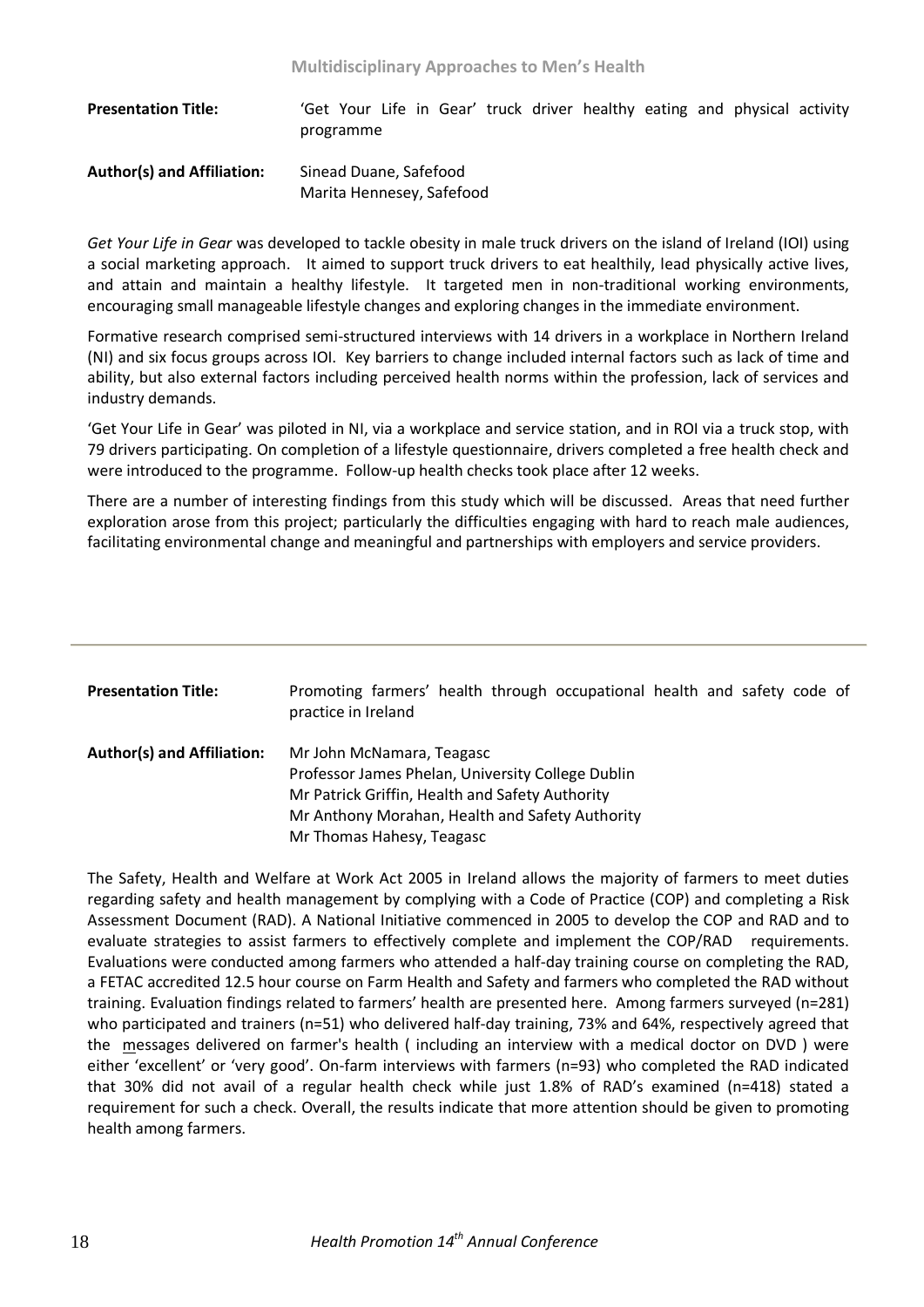**Multidisciplinary Approaches to Men's Health**

**Presentation Title:** Health screening in the workplace - an industry perspective

**Author(s) and Affiliation:** Brian Daly, MIOSH, Chief Executive Officer, Constructions Workers Health Trust

A presentation outlining the work of Construction Workers Health Trust.

Currently we provide a health screening service to men and women in the Irish Construction industry. We have three teams of occupational health nurses based in the south, west and east coast.

Screening takes place on building sites during normal working hours.

The presentation will outline how we arrange and conduct screening and what we provide during the one to one session with the worker and the medical tests we carry out. There will also be a small number of statistics on the health of construction workers gathered through the use of a lifestyle questionnaire and our clinical tests.

| <b>Presentation Title:</b>        | Running a men's health promotion evening:<br>a primary care team response to a perceived local need.                                                   |
|-----------------------------------|--------------------------------------------------------------------------------------------------------------------------------------------------------|
| <b>Author(s) and Affiliation:</b> | Mary O'Malley, Irish Wheelchair Association<br>John O'Mahoney, Social Worker, Health Service Executive<br>Kieran Murphy, Cois Abhann Primary Care Team |

As part of the commitment of Cois Abhann Primary Care Team in keeping with the primary care strategy (Primary Care: A New Direction Department of Health and Children, 2001) an assessment of the health needs was undertaken in the Cois Abhann Primary Care Team area (Centered around Glin, Co. Limerick) with the assistance of West Limerick Resources in 2005. Concern with regard to men's health and a perceived lack of provision in this regard in the area emerged as a recurring theme. In 2007 the team thus undertook to run a series of Men's Health Promotion Evenings. The Men's Health Promotion Evenings finally ran in the three villages in May and June 2008. A total of 212 men attended over 3 nights. Each participant rotated through a series of 7 stations where lifestyle and cardiovascular risk factors were considered, advice given on diet and weight, prostate and colonic cancer as well as work life balance. Blood was also taken for Cholesterol, PSA and Blood sugar. A copy of the results was given to each participant and to their registered GP. While the detection of previously unknown risk factors or disease was low the satisfaction rating amongst participants was high suggesting a great enthusiasm amongst men for the provision of these types of services.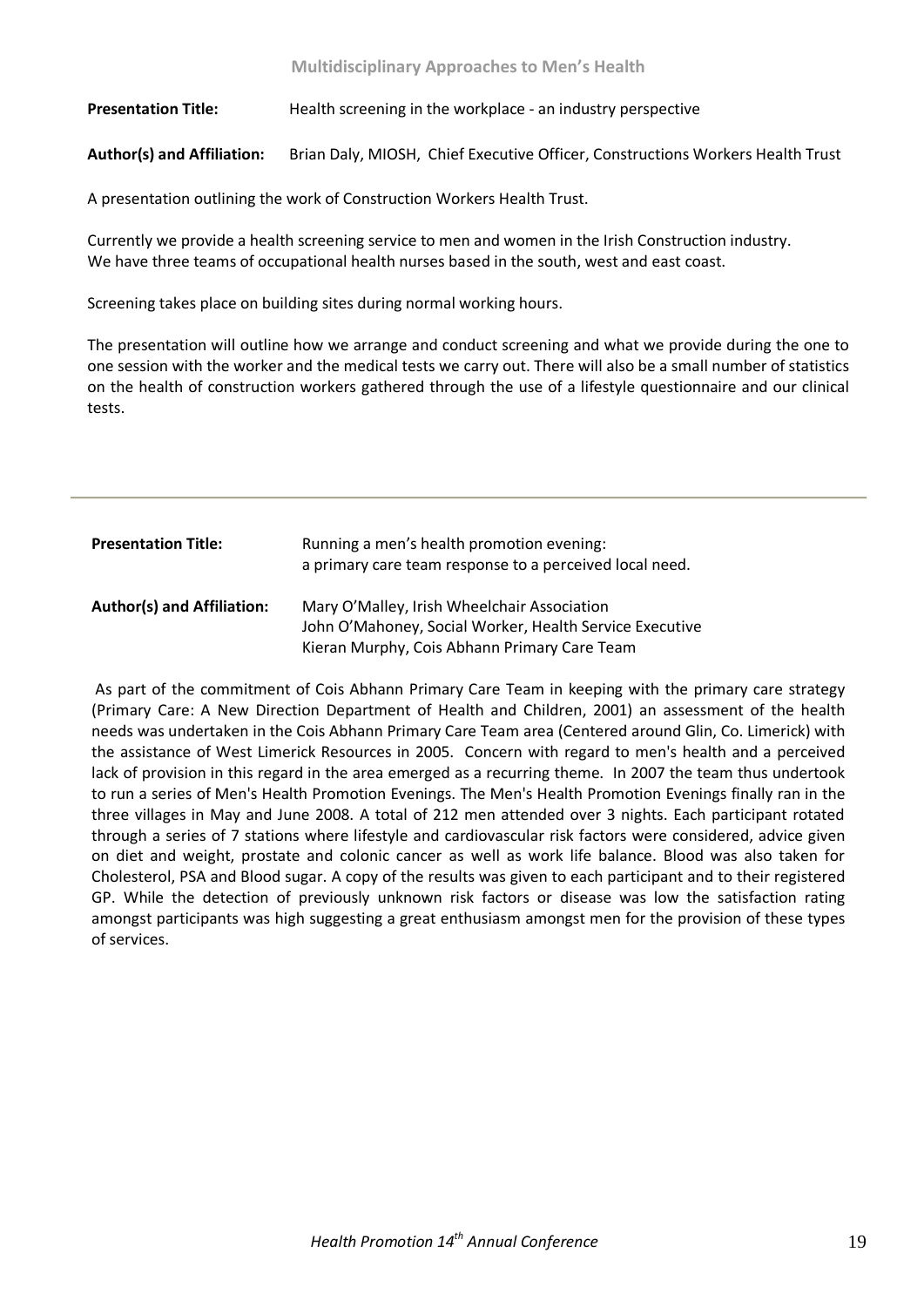**Presentation Title:** Community based health screen targeting vulnerable men **Author(s) and affiliation:** Lisa Kirwan, Waterford Institute of Technology

Paula Carroll, Waterford Institute of Technology Barry Lambe, Waterford Institute of Technology

It is well documented that Irish men do not access health services as frequently as women and cite multiple barriers to doing so (Richardson, 2004). The aim of this study was to assess the effectiveness of providing male-specific health checks at locations where vulnerable men convene.

Cardiovascular health checks were conducted with men in strategically chosen locations (e.g., Social Welfare Office). During the health check, BMI, total cholesterol and blood pressure were recorded along with related lifestyle patterns. Telephone interviews were conducted one and twelve weeks after screening.

The majority of men (65%) perceived their health to be good or very good, however, 83% were overweight or obese, 61% had high blood pressure, 28% had cholesterol >5mmol/l and only 32% meet the recommended physical activity guidelines. Dietary and physical activity changes were the most frequently cited behavioural changes considered after 1 and 12 weeks. Of those who responded at week one, 46% were advised to attend GP, however only 17% of these had done so. Of those who responded at week twelve, 37% were advised to attend GP, 58% of whom done so. Overall, men reported high satisfaction levels with the screening process. In order to effectively target vulnerable men and promote their health, there is a need to reorient the provision of health services away from traditional locations into the community.

| <b>Presentation Title:</b>        | To explore gender issues and mental health care provision in Ireland with<br>particular reference to men                                   |
|-----------------------------------|--------------------------------------------------------------------------------------------------------------------------------------------|
| <b>Author(s) and Affiliation:</b> | Michael Bergin, Waterford Institute of Technology<br>John Wells, Waterford Institute of Technology<br>Sara Owen, University of Lincoln, UK |

*Background:* Mental health policy in Ireland describes the building of a partnership approach between services providers and users. However, it is criticised for lacking a gendered perspective and being gender neutral. Indeed, gender is considered a critical determinant of mental health and as a social construct is present in almost every aspect of illness. This paper presents results of a study exploring gender issues and mental health care provision for men and women.

*Aim:* To explore gender issues and mental health care provision in Ireland with particular reference to men.

*Method:* Using Layder's (1998) adaptive theory and social domains theory as a framework for the study, interviews (n=54) with twenty six service users and twenty eight service providers were conducted within one mental health service in Ireland. Data was analysed through NVivo 8.

*Result:* Gender awareness issues in relation to integration/segregation of care, minority groups, barriers to care, diagnoses and symptoms, stereotyping, parenting and equity of care were identified.

*Conclusion:* Results indicate that Irish mental health services need to be more aware and sensitive to the gendered needs of the men and women that engage such services. This involves developing a gender perspective for mental health policy and service provision.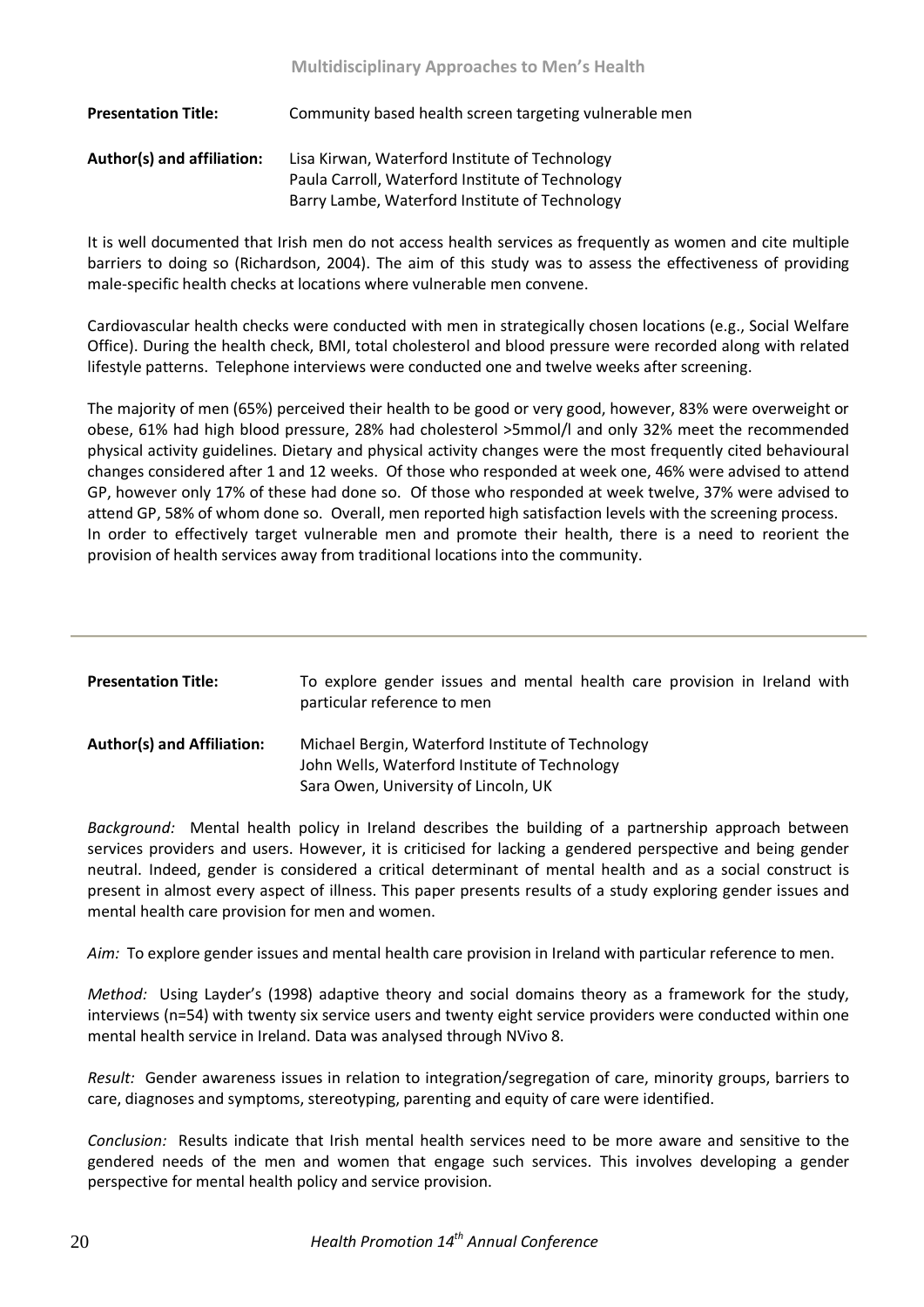**Multidisciplinary Approaches to Men's Health**

**Presentation Title: Outcomes of The Men's Health and Wellbeing Programme Author(s) and Affiliation:** Nicholas Clarke, Institute of Technology Carlow Ann Flannery, The Larkin Unemployment Centre

The Men's Health and Wellbeing Programme (MHWP) was developed by the Larkin Centre in the Ballybough community within Dublin's North Inner City. The programme was a joint initiative with the HSE and the Glasgow Celtic Foundation. The Ballybough area is marked as a socially disadvantaged area within Dublin city, and, despite significant improvements generally in areas such as education and increased employment in Dublin's inner city over the past twenty years, Ballybough is an area that still suffers multiple social disadvantages.

It is within the broad research and policy context of reports such a SLÀN and The National Men's Health policy 2008-2013 that the MHWP was developed by the Larkin Unemployment Centre. The programme aims to address the multiple layers of disadvantage within the inner city community of Ballybough, specifically among men.

The course was based on a timetable of four hours per week for ten weeks. The programme included aspects such as cookery classes, health education classes and soccer/fitness training. Health screening was conducted at the beginning and end of the ten week programme. The programme was evaluated using the RE-AIM framework by the Centre for Men's Health (CMH), IT Carlow.

Result show that the programme was very effective with participants reducing BMI, waist circumference, HDL, LDL, and blood pressure as well as making gains in health awareness and personal development. The MHWP is an excellent example of the potential scope of such a programme – when conducted to the high standards of the Larkin Centre – to contribute significantly to the development of social capital within the target community, while impacting positively on men's health.

| <b>Presentation Title:</b> | <b>Health Status of Irish Farmers</b>                                                                                                                                                                                                                                   |
|----------------------------|-------------------------------------------------------------------------------------------------------------------------------------------------------------------------------------------------------------------------------------------------------------------------|
| Author(s) and Affiliation: | Aoife Osborne Rural Economy Research Centre, Teagasc, Dr. Catherine Blake,<br>University College Dublin, David Meredith, Rural Economy Research Centre,<br>Teagasc, Pr. James Phelan, University College Dublin, Dr. Caitriona<br>Cunningham, University College Dublin |

*Aim:* To establish farmers' health problems, health service utilisation, participation in leisure time physical activity, and health perceptions.

*Methods:* A questionnaire survey of farmers was conducted via Teagasc events. To ensure a representative sample, a minimum of 100 farmers from the 6 main National Farm Survey enterprise systems were surveyed.

*Results:* The 676 respondents were aged between 18-85 years (median=46) and were predominantly male (91% n=613). In the previous year 21% (n=124) of respondents had a significant health problem in the following categories: lung (n=30), hearing (n=19), stomach/bowel (n=16), anxiety (n=15), depression (n=11) diabetes (n=10) and other (n=23). Prevalence of bone, joint or muscle problems in the previous year was 56% (n=368) with 38% (n= 247) reporting back pain. In the previous year 72% of farmers had visited a health profession, most commonly a medical doctor. Only 50% (n=330) of farmers reported participating in leisure time physical activity compared with 81% of the general Irish population. A majority (80%) of farmers considered their health to be 'very good' or 'good'.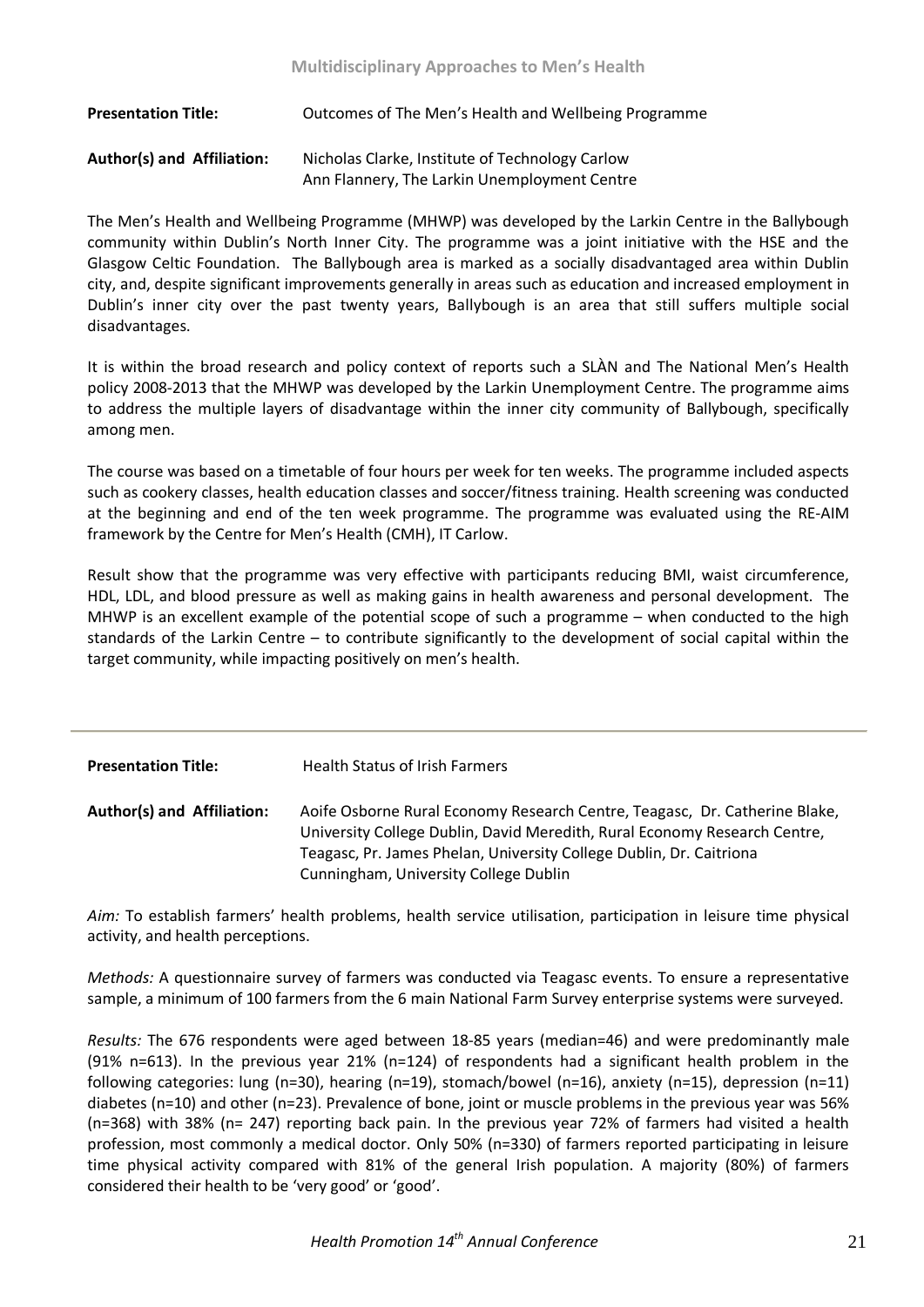*Conclusions:* Despite numerous health problems farmers encounter they regard their health to be good. Farmer specific health promotion strategies appear warranted. Acknowledgements: Teagasc and Health and Safety Authority for funding

| <b>Presentation Title:</b> | The role of men in fostering positive health among Irish boys |
|----------------------------|---------------------------------------------------------------|
| Authenley and Affiliations | Amonde Fitzguald HDDC NHLColumn Calatta Kally HDDC NHLColu    |

**Author(s) and Affiliation:** Amanda Fitzgerald, HPRC, NUI Galway, Colette Kelly, HPRC, NUI Galway Michal Molcho, HPRC, NUI Galway, Saoirse Nic Gabhainn, HPRC, NUI Galway

The aim of this study was to investigate positive health among boys and its associations with supportive relationships with male family members and friends. We conducted an analysis of boys' data from the 2006 Irish Health Behaviour in School-aged Children study (HBSC); a cross-sectional survey of 10,334 Irish schoolchildren aged 10-18 years. The analysis showed that 15.1% of boys reported frequent physical symptoms such as headache, stomach ache and backache, while 33.2% of boys reported frequent psychological symptoms, such as feeling low, nervous or difficulties sleeping. In addition, 37.5% reported excellent health, 78.7% reported high life satisfaction, and 51.1% reported that they are very happy with their life.

The association of male relationships with positive health outcomes was examined by the use of logistic regression. Relationships with father, elder brother and close male friend were independent and significant predictors of positive health, with higher odd ratios for fathers than those for elder brothers or male friends. Socioeconomic, age, and variations by family structure were also examined. These findings suggest that interpersonal relationships with male family members and friends are supportive of good health in adolescent boys, and therefore should be enhanced and encouraged starting from the younger age groups.

| <b>Presentation Title:</b> | Weight concern and dieting among Irish boys |
|----------------------------|---------------------------------------------|
|                            |                                             |

**Author(s) and Affiliation:** Colette Kelly, HPRC, NUI Galway, Amanda Fitzgerald, HPRC, NUI Galway, Michal Molcho, HPRC, NUI Galway, Saoirse Nic Gabhainn, HPRC, NUI Galway

Dieting is prevalent among adolescents and is associated with a number of risk behaviours such as cigarette smoking and psychosocial risks such as low self-esteem and depressive symptoms. Weight concerns, both perceived underweight and overweight, among boys therefore deserve attention. Weight concerns and motivations for dieting as well as risk and protective factors for dieting are likely to be gender specific and analyses of relevant data need to reflect this.

Weight concern and dieting among boys in Ireland has received little attention to date. This study explored related perceptions and behaviours among boys and associated factors in the family, peer and school environment. Data from the 2006 Irish Health Behaviour in School-aged Children survey, which involved 5185 boys aged 10-17 years, were employed.

Boys are significantly more likely than girls to report that they need to put on weight, and this increases over adolescence. Conversely boys are less likely than girls to report that they need to lose weight and this is relatively stable over the adolescent period. The factors that were found to predict weight concerns and dieting behaviour among boys will be discussed in the context of relevant gender-specific health promotion strategies to promote a healthy body weight.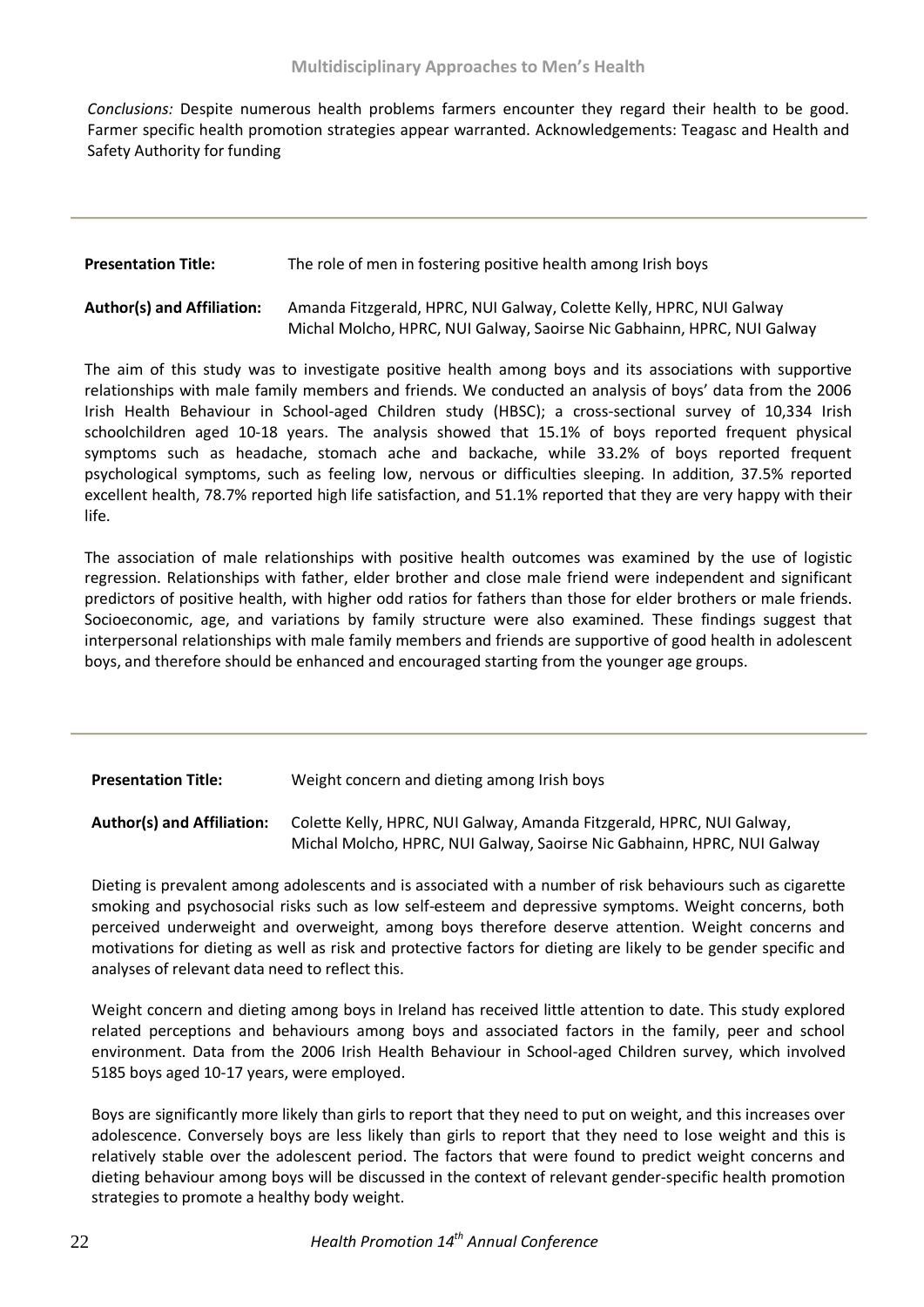#### **Presentation Title:** Men's Health

#### **Author(s) and Affiliation:** Evelyn McGee, Institute of Technology Sligo

Men's health is a topic which is increasingly being recognized as an area of key concern for both policy makers and health professionals (White, 2004). According to Doyle (2001) men in Ireland die, on average, nearly 6 years younger than women do.

The aim of this project was to explore men's views and awareness of their health. To determine what men feel are the promoters and barriers to good health and to ascertain how men feel health services can be improved.

Data were collected from males aged 18 years of age and older through the use of both questionnaires and focus groups. These questionnaires were distributed in various settings, including local colleges and sports venues. The results of the questionnaires indicate that 35% of respondents do not visit their doctor on a regular basis. 74% (n=31) of the males have never been screened for any illness. 100% of respondents were not aware of any male support groups.

Focus groups to explore the different environments were work on men's health can be developed are currently being undertaken.

**Presentation Title:** The role of humour in men's health

**Author(s) and Affiliation:** Finian Murray, Health Service Executive

Virginia Trooper once said, "It's not what's taught, but what's caught. And if we can get our students' mouths open for laughter, we can slip in a little food for thought."

Men generally see health as women's business. When you manage to get men to attend a course or talk about health, they tend to have their minds made up beforehand that they are not going to enjoy the experience. Taking the lead from publications by Dr Ian Banks such as *The Manual* and *Men at Work*, and from his experience of stand-up comedy, in this article the author tells how he introduced humour into his courses, which made his presentations more enjoyable for the participants.

He quickly found out that when the men were laughing, they were paying attention and picking up the health messages. On the course evaluation sheets in response to the question, "*What did you find most useful about the training and why"?* he found that 'humour' was frequently quoted as the number one answer. He leads on to a discussion on the advantages and disadvantages of the role of humour in men's health. His conclusion is that done incorrectly, humour can be a disaster but executed correctly, humour lightens the load, eases the burden, releases tension and helps get the message across.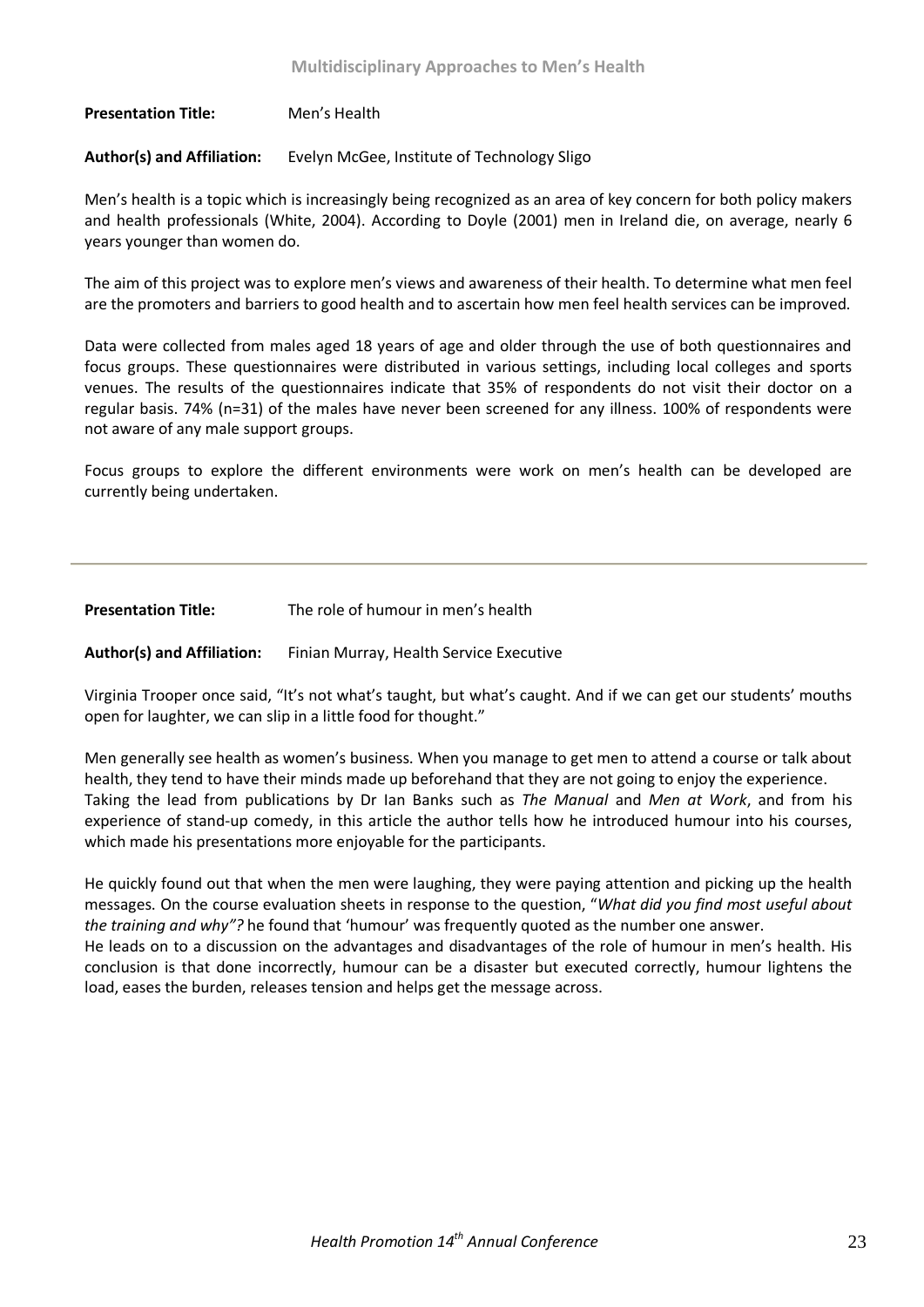### **Multidisciplinary Approaches to Men's Health Presentation Title:** Rural men and suicide: risks and vulnerabilities **Author(s) and Affiliation:** Maria Feeney, Teagasc Walsh Fellow. School of Sociology, University College Dublin & Rural Economy Research Centre (RERC) Teagasc

This presentation will examine, from a sociological perspective, the risks and vulnerabilities that have predisposed some rural men to suicide. Suicide is a leading cause of death for young men in Ireland (Reach Out, 2005; National Men's Health Policy, 2008-2013) and men continue to be over-represented in suicide statistics. In 2008, 78% of suicides were male. Traditionally suicide was associated with urban lifestyles (Reher, 2001) but evidence suggests that suicide rates are higher in rural areas. Official county level data illustrates higher than average male suicide rates in some rural counties. Moreover, young rural men, have been described as "at risk" and defined as a group that had "lost their way" during the recent socio-economic transition of Irish society. Generalised accounts of why men are vulnerable to suicide abound but little research exists that examines the subjective, social experiences of their explanations for their suicidal behaviour. Drawing on interviews with men who made a suicide attempt this presentation will explore some of the major themes, such as emotional control and the development of deviant behaviour, that have emerged from the data hence allowing us to understand suicide from the perspectives of the men involved.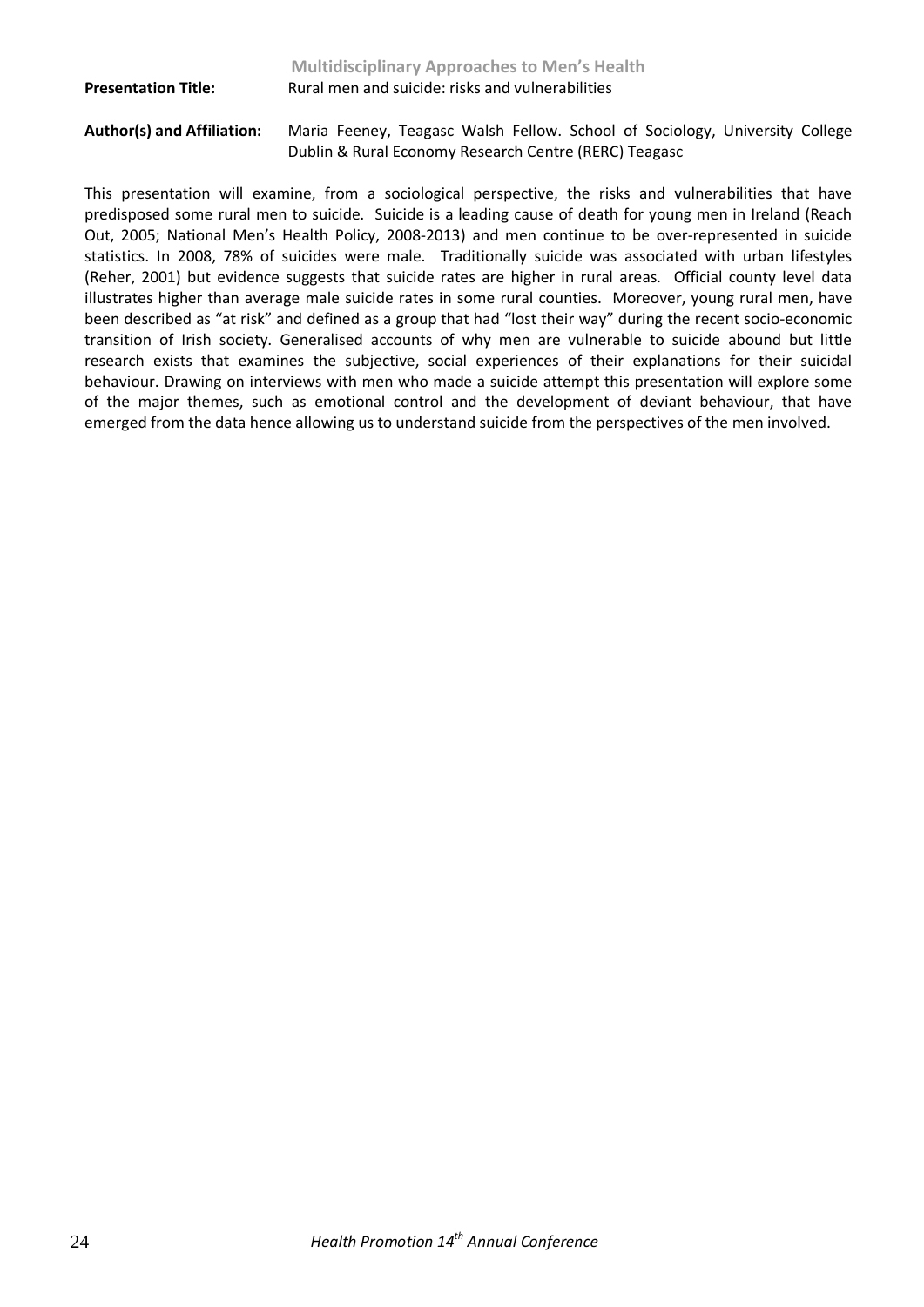### **Poster Communications**

- **1** Pearl Casey *An exploration of the attitudes and knowledge of male Irish farmers (20-35), living in Southern Ireland have towards their mental health and community supports*
- **2** Majella McCarthy, Institute of Technology Carlow *Establishing best practice in tailoring lifestyle interventions for obese men in the primary care setting*
- **3** Michal Molcho, HPRC, NUI Galway, Margaret Hodgins, HPRC, NUI Galway, Margaret M. Barry, HPRC, NUI Galway *Gender differences for key variables in SLAN 2007 survey*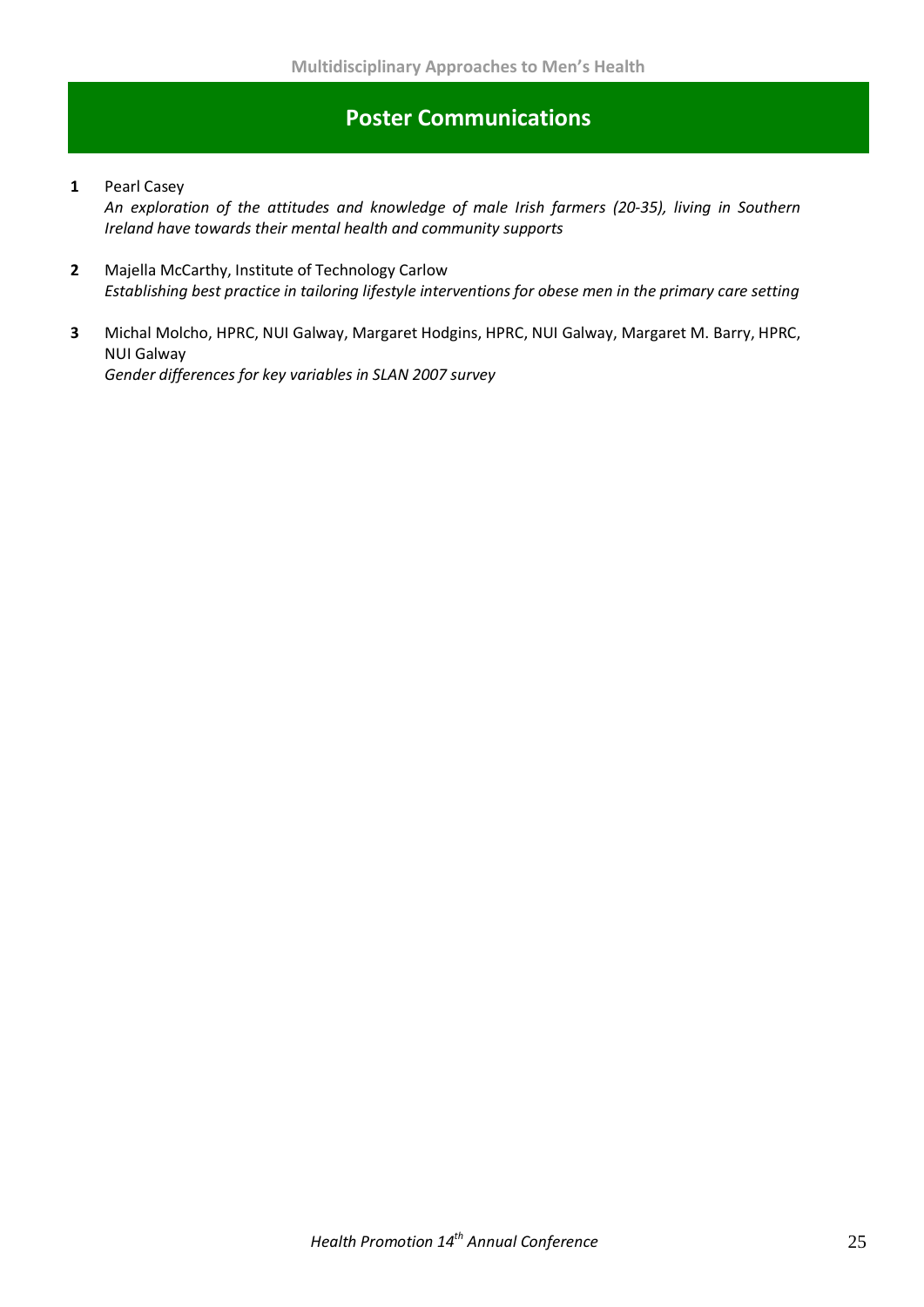### **Poster Communications Abstracts**

#### **Poster Title: An exploration of the attitudes and knowledge of male Irish farmers (20-35),** living in Southern Ireland have towards their mental health and community supports

#### **Author(s) and Affiliation:** Pearl Casey

The knowledge of rural health needs is limited in comparison to urban environments (Bloom, 2001). The suicide rate among the Irish farming community is twice the national average and it is primarily a young male phenonomen (Nic Daeid, 1997, Fraser et al., 2005). The NEHB (2002) discussed that men have difficulty in talking about emotional problems and tend to suffer in silence and that young men have the most negative attitude towards mental illness. Farmers have a complex interplay of factors that affect their mental health. These factors include: social and geographical isolation, poverty and economic hardship, changes in farming, family problems, relationship sustainability, long and unpredictable work hours, adverse weather, retirement and loss of social contacts (Hughes, 1996). This research aims to explore the attitudes Irish male (high-risk gender), farmers (high-risk occupation) aged 20-35 (high-risk age category) year olds have towards mental health, social supports available in their community, and how they can be empowered to gain control over their own mental health.

The results establish that there is a lack of knowledge and awareness of different mental illnesses, issues or mental health social supports. There is a complex interplay of barriers and factors such as behavioural, personal and environmental that influence their level of help seeking behaviour. The barriers and factors include: stigma associated with mental ill health and rural areas, lack of privacy and confidentiality, loneliness and working long hours, lack of knowledge and awareness of mental health issues and social supports, fear of being judged by peers or other farmers, impact and influence of farming culture, farming norms of behaviour, masculinity, male gender issues, and lack of participation with existing mental health resources.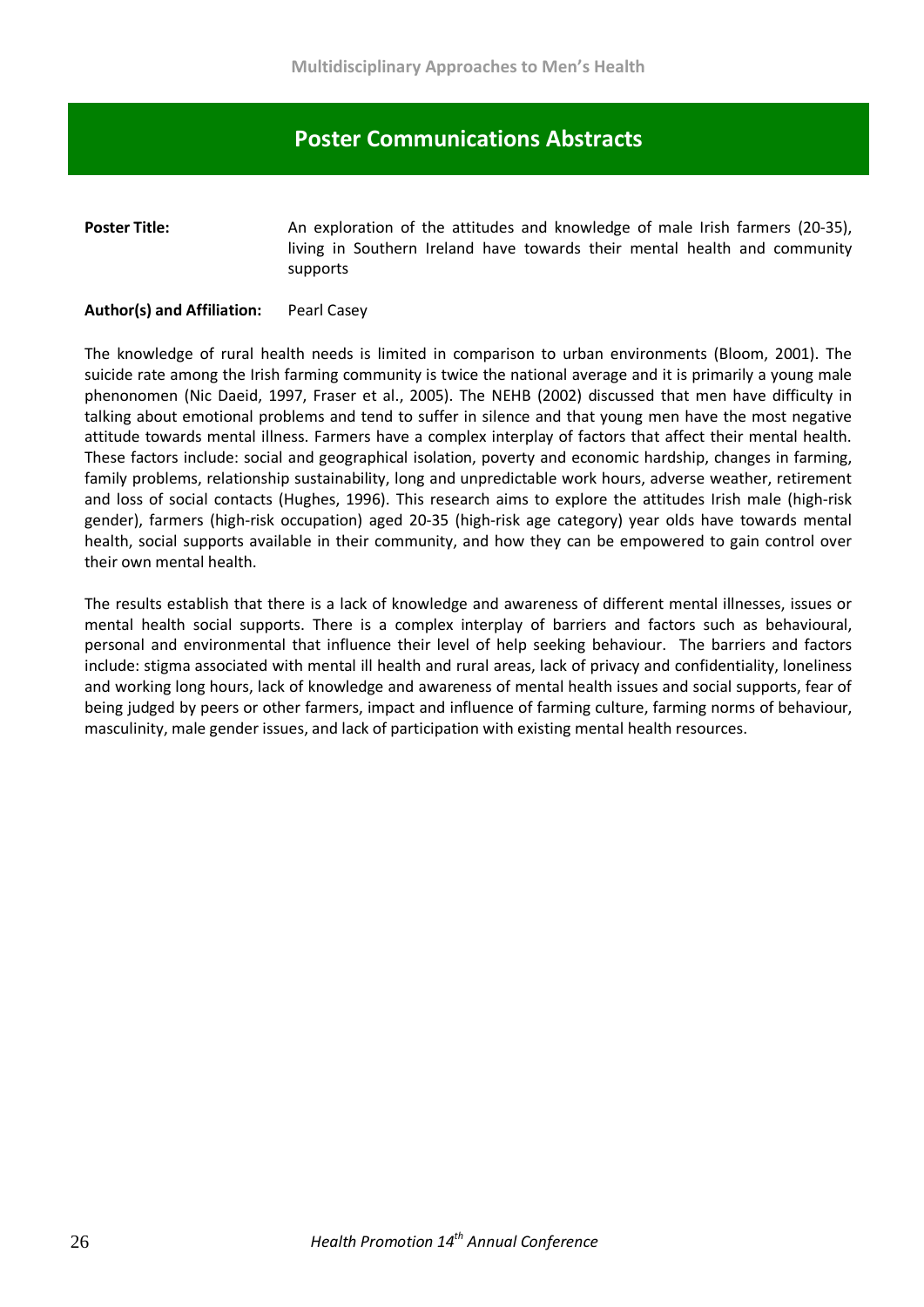**Poster Title:** Establishing best practice in tailoring lifestyle interventions for obese men in the primary care setting

**Author(s) and Affiliation:** Majella McCarthy, Institute of Technology Carlow

Obesity has emerged as one of the most important medical and public health issues of our time. Obesity levels are higher in men than in women and the rate of increase in obesity over recent times is also higher among men. The aim of this study was to establish best practice guidelines in tailoring lifestyle interventions for obese men in the primary care setting.

The study adopted a mixed methods design involving a telephone questionnaire with a purposive sample (n=67) of men who had previously attended the South-East Nutrition and Dietetic Service (SENDS; Phase 1); semi-structured interviews with a purposively selected sub-sample (n=10) of questionnaire respondents (Phase 2); and two focus groups with primary health care professionals (n=16; Phase 3).

Respondents reported adopting healthier lifestyle and dietary behaviours as a result of attending the SENDS. Having an underlying health problem and being asked by the GP to attend were the main motivators for attending. Indeed, prioritisation of referrals to the SENDS tended to be given to those with what were perceived to be more pressing medical conditions (e.g., diabetes), as distinct from obesity as a sole condition. Lack of resources and capacity within the service were seen as barriers to effectively managing obesity within primary care.

Dietician-led lifestyle interventions can help obese men to achieve and sustain weight loss. However, there is a need for a greater priority to be placed on tackling obesity at a primary care level and to increase the capacity of services targeting obesity.

| <b>Poster Title:</b>              | Gender differences for key variables in SLAN 2007 survey                                                    |
|-----------------------------------|-------------------------------------------------------------------------------------------------------------|
| <b>Author(s) and Affiliation:</b> | Michal Molcho, HPRC, NUI Galway, Margaret Hodgins, HPRC, NUI Galway,<br>Margaret M. Barry, HPRC, NUI Galway |

The third national Survey of Lifestyle, Attitudes and Nutrition (SLAN) was conducted in 2007, using face-toface interviews with a representative sample 10,364 adults aged 18 years or over (62% response rate). A substudy was conducted with younger respondents, aged 18-44 years (n=967), on body size and a detailed physical examination with a sub sample aged 45 and over (n=1,207) involving blood and urine sampling.

The main findings analysed by gender are reported here in a series of graphs, isolating main findings for the full sample or sub sample for male and female respondents. The sample was weighted to closely approximate the Census 2006 figures for gender, age, marital status, education, occupation, region, household size and ethnicity.

Gender differences are presented for the following variables:

general health and quality of life, long term illness, chronic illness, GP, Dentist and alternative practitioner attendance, mental health, physical activity, smoking, alcohol use, self reported and measured BMI, weight management, blood pressure and cholesterol.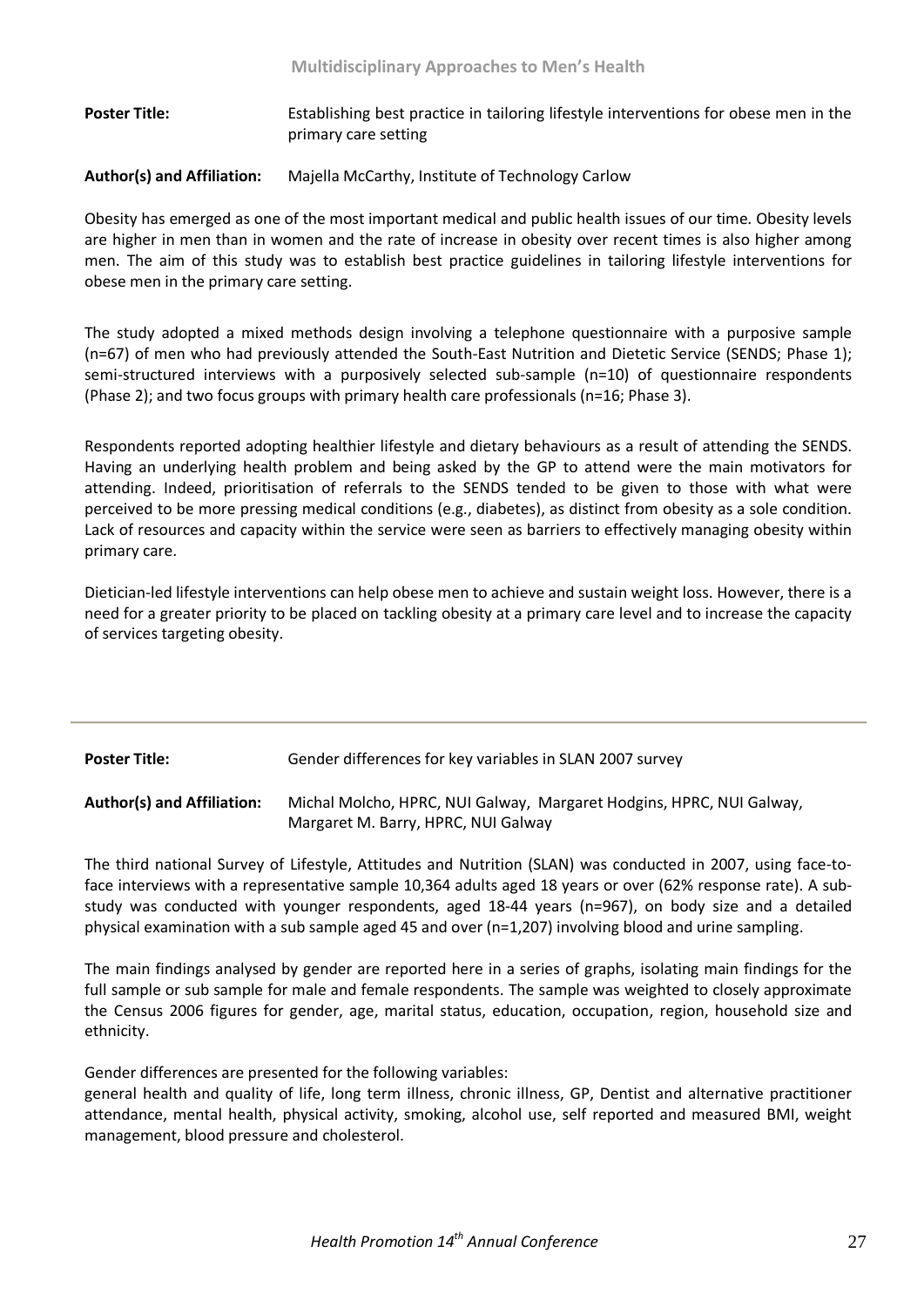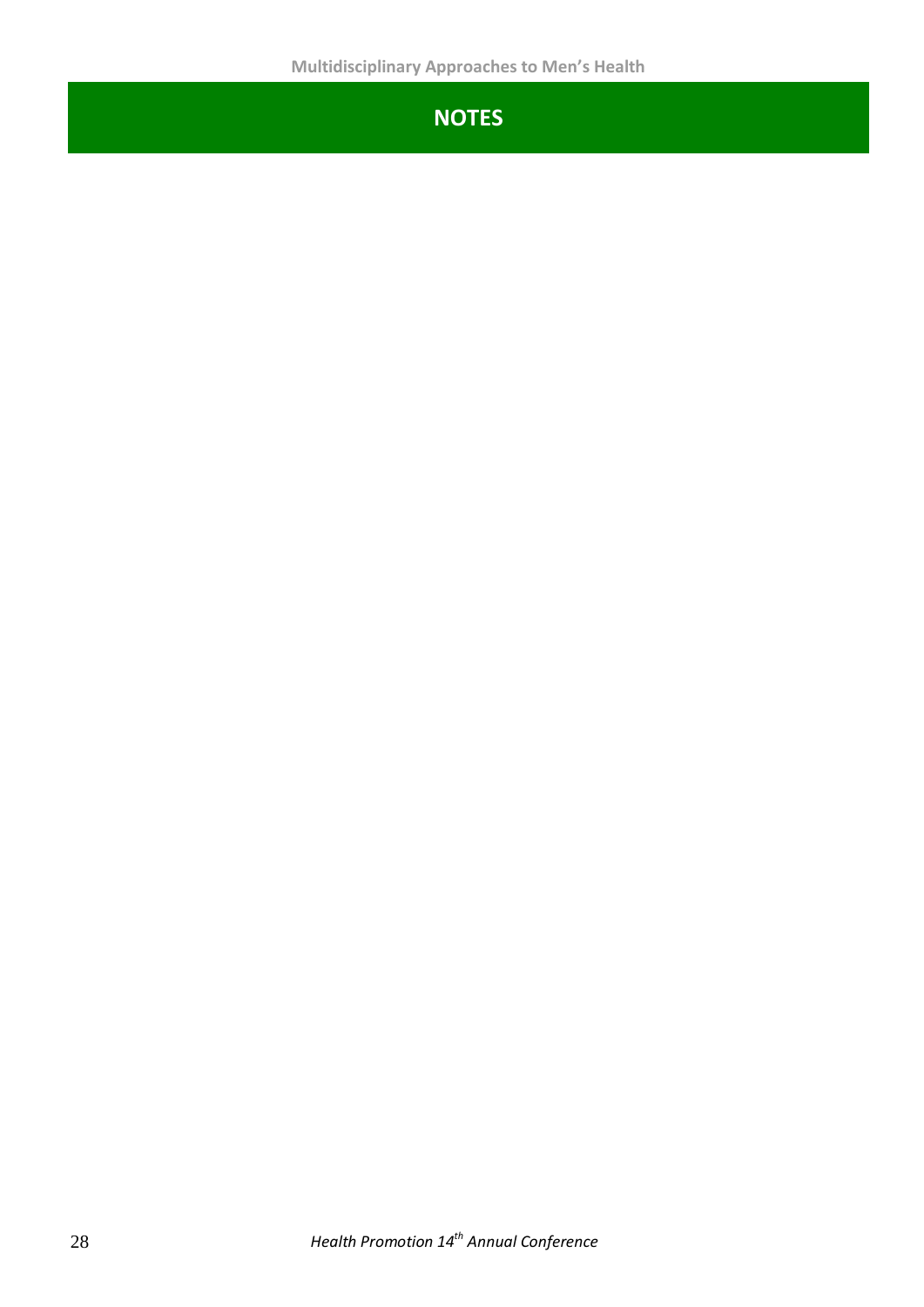